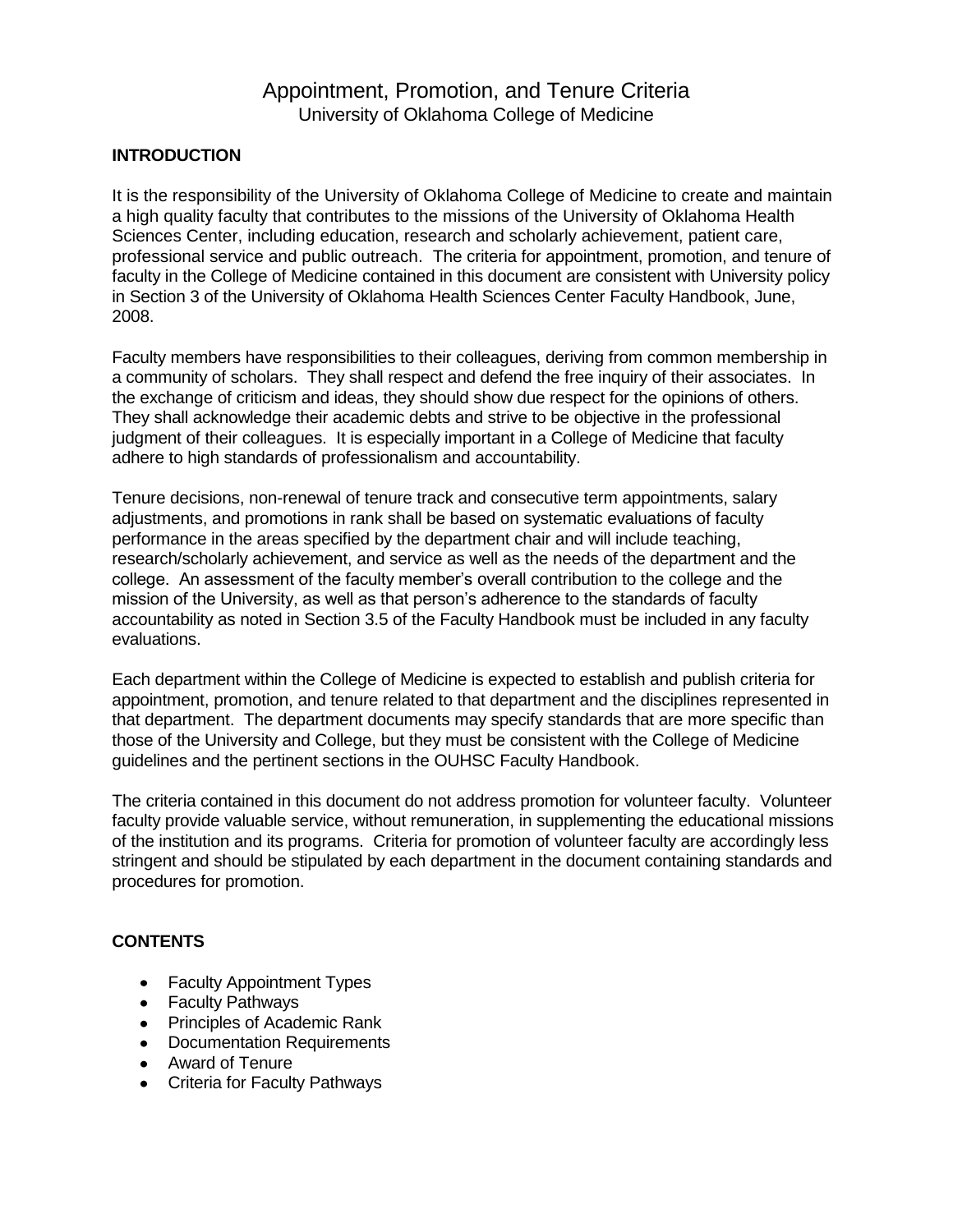# **FACULTY APPOINTMENT TYPES**

The University of Oklahoma Health Sciences Center has four faculty appointment types:

- 1. TENURED
- 2. TENURE TRACK
- 3. CONSECUTIVE TERM
- 4. TEMPORARY

In recognition of the changing environment for medical schools and their faculties that began early in the  $21<sup>st</sup>$  century, including increased competitiveness for research grants and the extended length of time required to establish a record of publications, the College of Medicine has designated a subset of the Consecutive Term appointment type referred to as the Flex Period. The Flex Period involves an initial Consecutive Term appointment with the option of switching to the Tenure Track within three years. Thus, upon appointment of a faculty member to the College of Medicine, the decision regarding tenure-earning eligibility may be deferred for up to three years. With the approval of the department chair, Executive Dean, and Senior Vice President and Provost, up to three years of academic service in a consecutive term appointment may be credited toward the pre-tenure period. All personnel policies related to Consecutive Term appointments contained in the Faculty Handbook will apply during the Flex Period.

Within the Tenured, Tenure Track, Consecutive Term, and Temporary appointment types, three ranks are available:

- 1. ASSISTANT PROFESSOR
- 2. ASSOCIATE PROFESSOR
- 3. PROFESSOR

Temporary appointments may be made initially at the rank of INSTRUCTOR or ASSOCIATE. Temporary appointments have modified titles.

# **FACULTY PATHWAYS**

The traditional criteria for selection of faculty are focused on teaching and research; however for medical education, clinical competence is essential for the majority of the faculty. It is becoming increasingly difficult to meet the demands of education, research, and patient care in such a way that a faculty member can excel consistently in all three areas. In order to carry out its societal missions, the College must achieve a balanced faculty which incorporates individuals that can achieve excellence in two areas, and in some cases individuals who devote themselves predominantly to one area. To achieve this goal of a balanced faculty, the College has developed an appointment, promotion, and tenure system which includes distinct faculty pathways.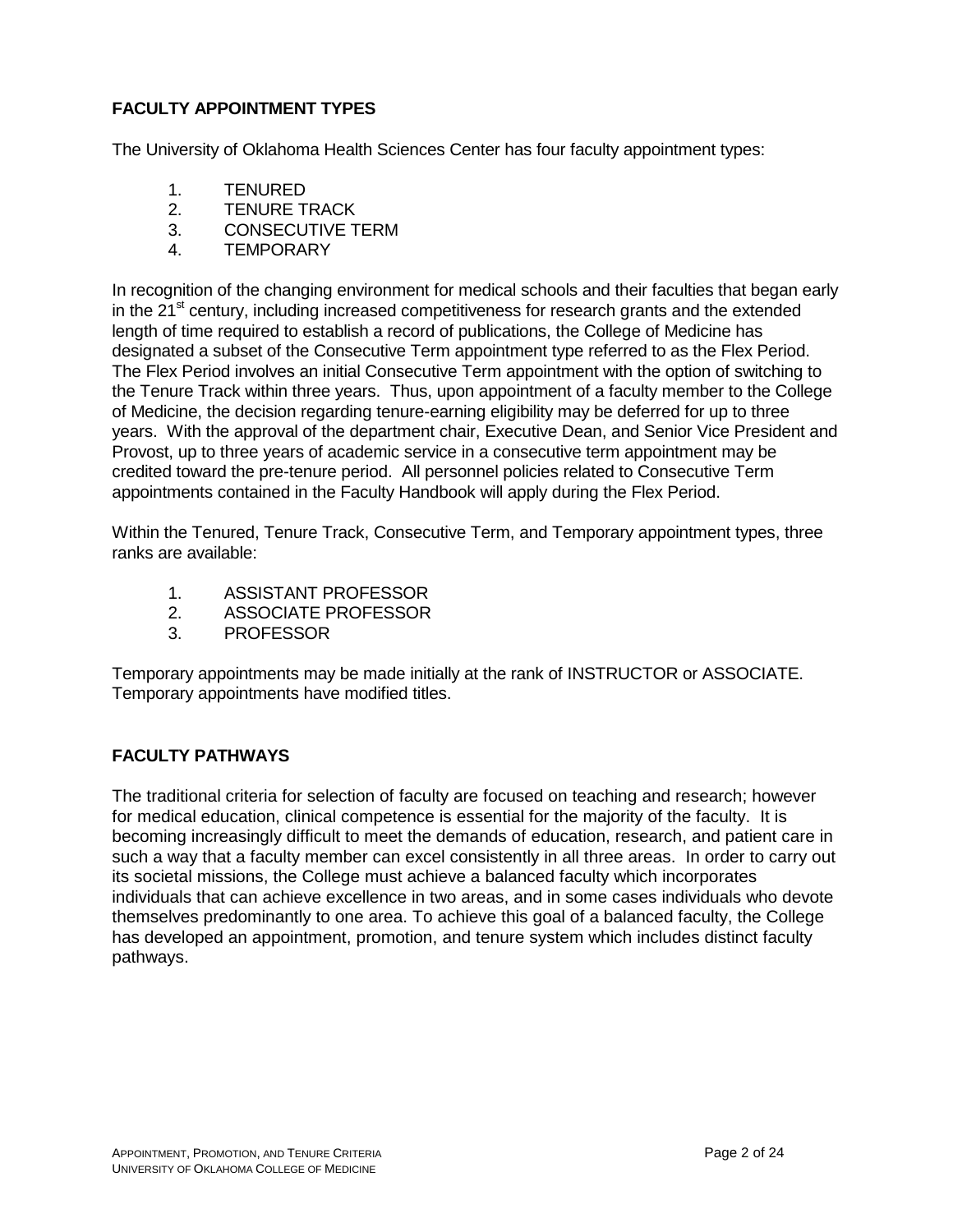The five faculty pathways in the College of Medicine and their related faculty appointment types are:

#### **Pathway Faculty Appointment Types**

1. Basic Science Faculty Tenured, Tenure Track, Consecutive Term, or Temporary 2. Research Faculty Temporary 3. Clinician Scientist Tenured, Tenure Track, Consecutive Term, or Temporary 4. Clinician Educator **Tenured, Tenure Track, Consecutive Term, or Temporary** 5. Clinician Temporary

**Basic Science Faculty** – these are faculty members who spend the majority of their time in extramurally funded research and also have a significant teaching responsibility.

Titles for Tenured, Tenure Track & Consecutive Term Appointments: Assistant Professor, Associate Professor, and Professor

Titles for Temporary Appointments: Assistant Professor of Research, Associate Professor of Research, and Professor of Research

**Research Faculty** – these are faculty members who spend nearly their entire time involved in research and who have minimal teaching responsibility.

Titles for Temporary Appointments: Assistant Professor of Research, Associate Professor of Research, and Professor of Research

**Clinician Scientist** – these are faculty members with clinical responsibilities who spend significant time in basic or clinical research and who have teaching responsibilities.

Titles for Tenured, Tenure Track & Consecutive Term Appointments: Assistant Professor, Associate Professor, and Professor

Titles for Temporary Appointments: Clinical Assistant Professor, Clinical Associate Professor, and Clinical Professor

**Clinician Educator** – these are faculty members who spend the majority of their time in clinical teaching and practice-related activities.

Titles for Tenured, Tenure Track & Consecutive Term Appointments: Assistant Professor, Associate Professor, and Professor

Titles for Temporary Appointments: Clinical Assistant Professor, Clinical Associate Professor, and Clinical Professor

**Clinician** – these are faculty members who spend their time exclusively in clinical practice or practice-related activities and interact with students, residents and fellows in an educational context.

Titles for Temporary Appointments: Clinical Assistant Professor, Clinical Associate Professor, and Clinical Professor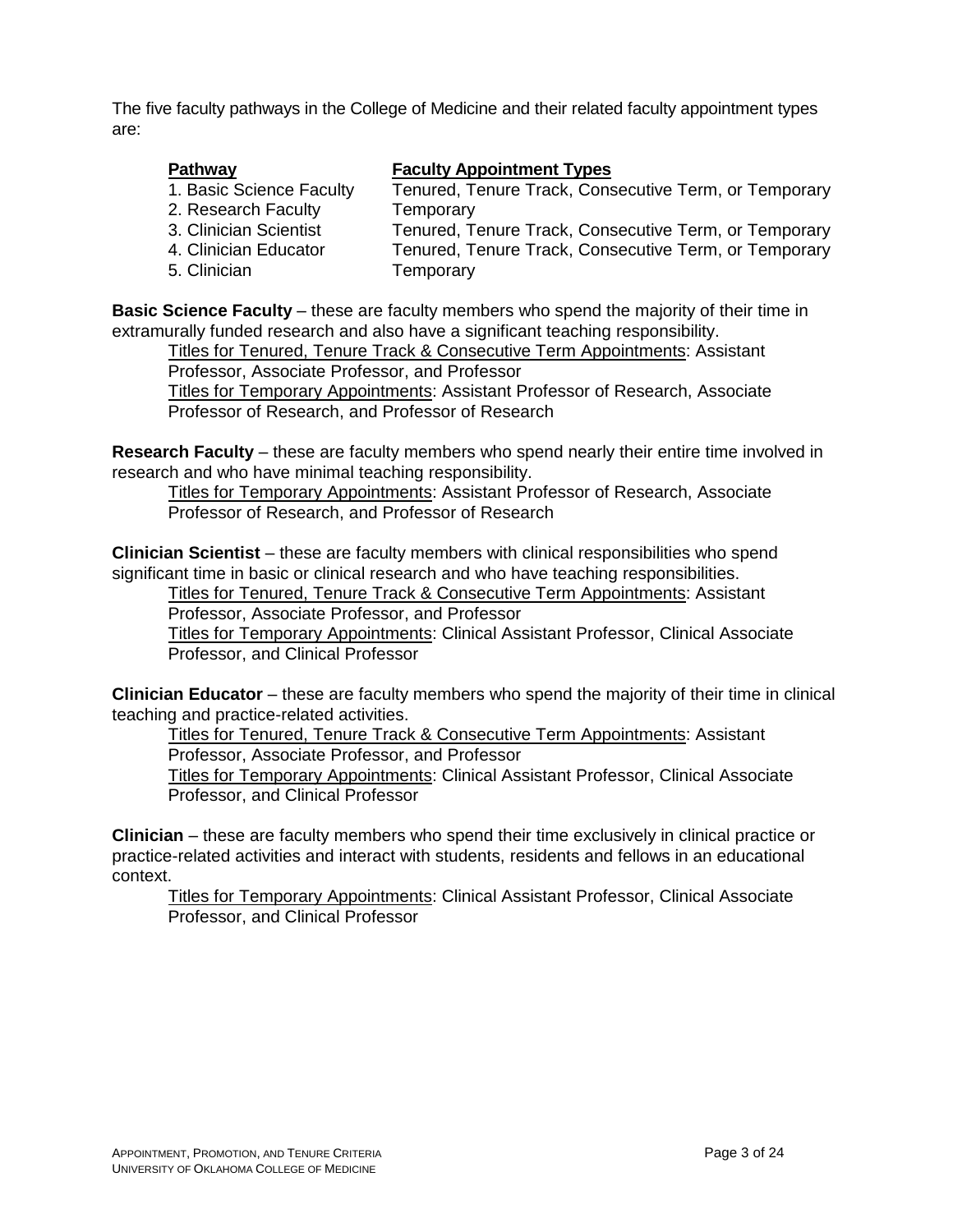## **PRINCIPLES OF ACADEMIC RANK**

The rank of **Instructor** presupposes the achievement of a terminal degree relevant to the discipline in question and minimal qualifications that merit appointment to the College of Medicine faculty. The rank of **Assistant Professor** should reflect demonstrated potential beyond minimal criteria; the rank of **Associate Professor** should rest on substantial, tangible achievements; and the rank of **Professor** should be based on major achievements that result in national recognition for the individual in his/her field.

Time in an academic rank is not in itself sufficient evidence for promotion. However, less than usual time in rank is not in itself sufficient to deny promotion in the presence of exceptional performance and achievement. There will be faculty who, although valuable to the University and esteemed by their students and colleagues, may not achieve promotion to professor.

All areas will be evaluated when considering an individual for appointment or promotion. Some candidates by virtue of interest, education and assignment will show stronger performance in one area than others, and this must be considered when evaluating such individuals (see Section 3.6, OUHSC Faculty Handbook).

# **DOCUMENTATION REQUIREMENTS**

Documentation of teaching activities may include, but not be limited to the following:

- 1) Synopsis of teaching accomplishments that reflects the contribution, quality, innovation or impact of the candidate's teaching;
- 2) Summary documentation of teaching evaluations by medical students, graduate students, residents, peers and learners in continuing education programs, including notation of teaching awards;
- 3) Description of teaching responsibilities, including materials or techniques that are unique and demonstrate innovative approaches or outstanding quality;
- 4) Evidence of contributions to educational administration, curriculum planning and development, or analysis.

Documentation of research and scholarly activities may include, but not be limited to the following:

- 1) Summary of research/scholarly accomplishments that reflects the level and quality of the candidate's research/scholarly achievement;
- 2) Recognition of achievement through invitations to chair or organize symposia, edit books or journals in the professional discipline, participation as a presenter in national/international symposia, conferences, and professional meetings;
- 3) A record of independent funding as principal investigator or co-principal investigator. This may be submitted as a chronology of research support listing its source, PI, candidate's role and annual total direct costs;
- 4) Publications in peer-reviewed journals.
- 5) Description of educational products developed that are publicly available which have been adopted as best practices.

Documentation of clinical activities may include, but not be limited to the following:

- 1) Record of the level and quality of professional and/or clinical service contributions;
- 2) Description of the acquisition, introduction, or development of new health care techniques, procedures or clinical approaches;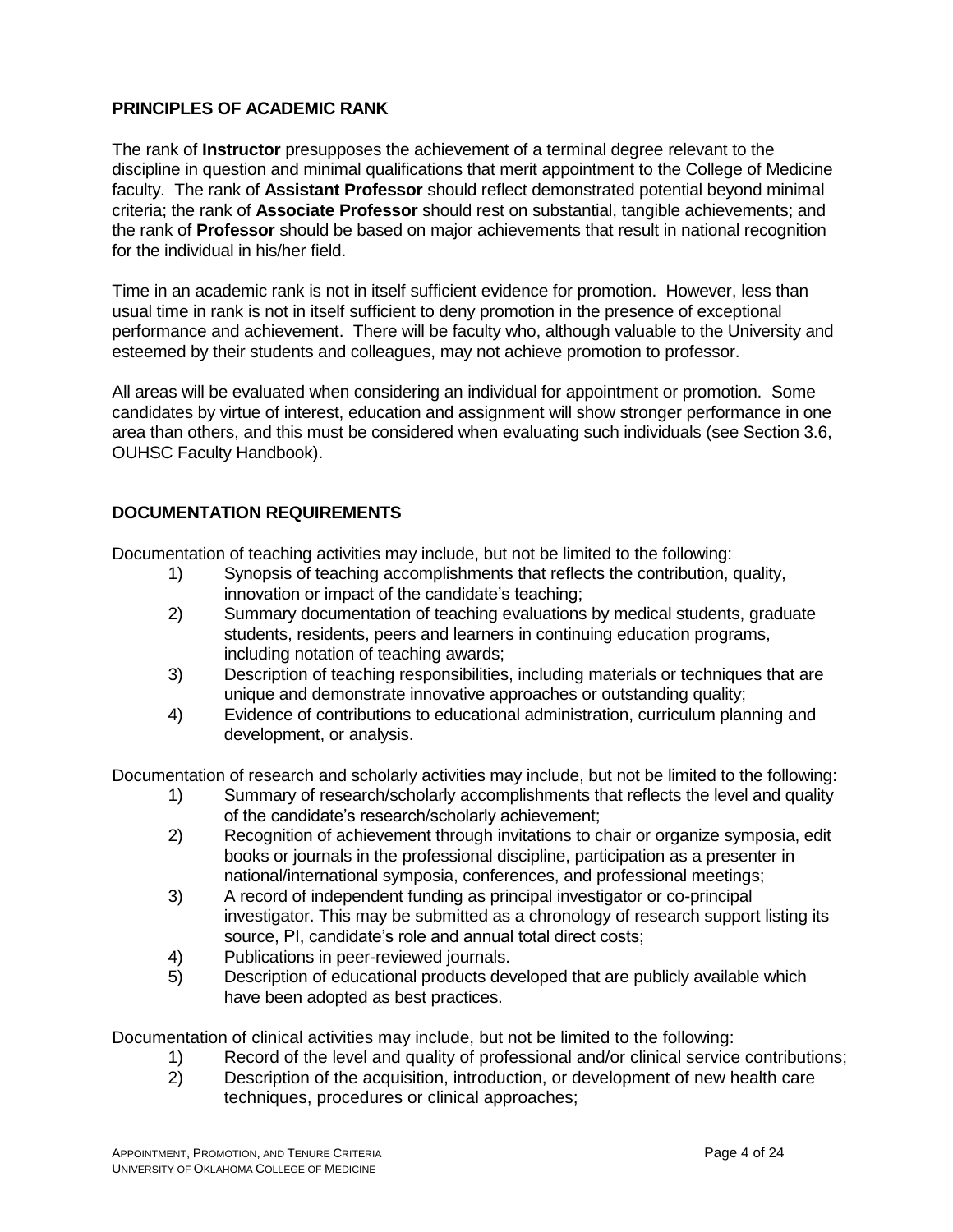- 3) Summary of the development of community health-related outreach programs, improvements in clinical management, increased referrals, demonstrable improvement (quality, utilization, and access) in delivery of health care;
- 4) Publication of case studies, monographs, reviews, and book chapters.

Documentation of service for committee activities/administrative duties may include, but not be limited to the following:

- 1) Leadership positions in local, state, or national associations; service on advisory boards for granting agencies; outstanding College or University committee work;
- 2) Leadership as evidenced by serving as head of a division, department, or specific clinical service;
- 3) Professional administration and program development with delineation of mission and goals. If supervision of a clinical or administrative unit is involved, this unit should be identified and its mission described together with the duties and responsibilities of the candidate and evidence of program growth that includes its regional and national reputation.

## **AWARD OF TENURE**

Recommendation for the award of tenure in the College of Medicine shall take into consideration the following:

- 1. The nature of appointment in the University.
- 2. The duration of appointment in the University.
- 3. The minimum pre-tenure period agreement at the time of appointment by the University to the Tenure Track.
- 4. The performance of the faculty member in teaching.
- 5. The performance of the faculty member in research/creative achievement.
- 6. The performance of the faculty member in service.
- 7. The demonstrated value of the faculty member to the missions of the Department, College and University.

Appointment in the University: In order to be considered for recommendation for tenure, a faculty member generally will have served the University in a position with an unmodified faculty title for a minimum of six years, or the number of years agreed to at the time of initial appointment or appointment to the Tenure Track. A faculty member may be considered for tenure early (see OUHSC Faculty Handbook, Section 3.9.3. Pre-tenure Periods).

- A. Up to three years credit may be given toward satisfying the minimum pre-tenure period for prior academic experience at this or another educational institution for assistant professors and up to four years for associate professors and professors unless otherwise specified in writing.
- B. Tenure dating from the time of initial appointment may be recommended for persons being appointed at the academic rank of professor or associate professor.
- C. There is for each faculty member appointed to a tenure track position a minimum pre-tenure period as defined above. There is the opportunity to request up to a three-year extension of the pre-tenure period.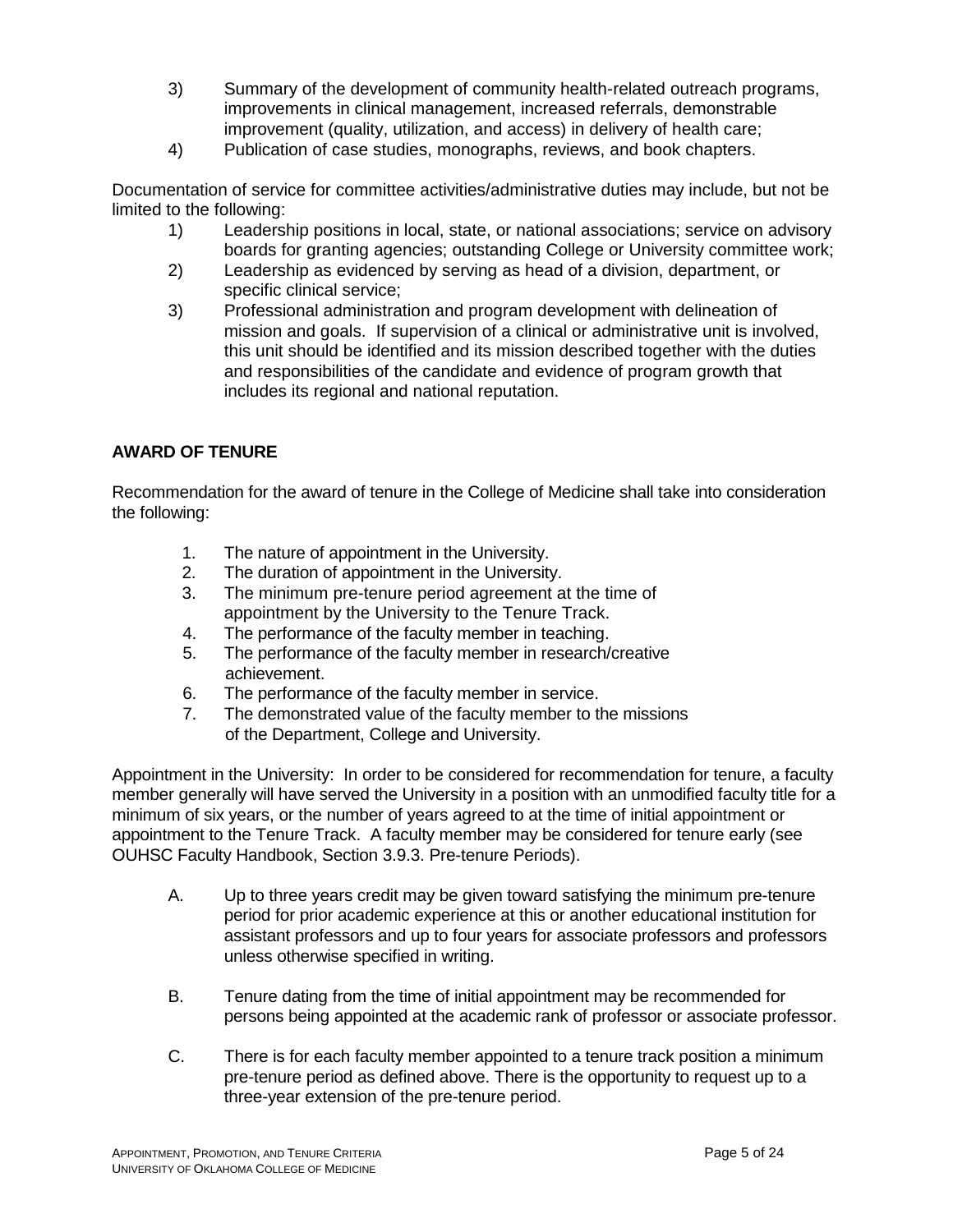## Performance of the Faculty Member:

A decision to grant tenure must reflect an assessment of high professional competence and academic performance measured against national standards in the discipline or professional area. The criteria for the recommendation of the award of tenure to a faculty member shall include evidence of substantial accomplishment in each of the three areas: 1) teaching, 2) research and creative/scholarly activity and 3) professional and University service and public outreach; and evidence of excellence in two areas.

#### Teaching

If teaching is a major portion of the candidate's application, evidence must be presented that the candidate has developed and/or conducted teaching programs of high quality. Teaching activities include the following:

- i. Classroom teaching that includes lectures, seminars, laboratories, small group sessions, workshops etc.
- ii. Development of curricular materials, assessment tools and techniques.
- iii. Clinical teaching that involves lectures, demonstrations, individual or group teaching in a clinical setting, and postgraduate education.
- iv. Graduate-student teaching including mentoring and career guidance, workshops, seminars and other graduate-program duties (e.g. journal club).

Teaching in this context includes teaching with undergraduate medical students, residents, graduate students, continuing education students in programs sponsored or co-sponsored by the Office of Continuing Medical Education of the College of Medicine and students of other colleges of the University of Oklahoma.

#### Research and Creative/Scholarly Achievement

If research is a major portion of the candidate's application, evidence must be presented that the candidate has had major involvement in a research program that is of high quality and significance. These activities may include basic, translational and clinical research. Performance in research and creative achievement should be evaluated by considering the quality and quantity of the research/creative achievement effort as judged by those persons best suited to judge, whether faculty colleagues, the department chair, or researchers in the same or related fields from other institutions. The amount of competitively derived external research support and the number and quality of scholarly publications and patents awarded are considered as evidence of performance in this area.

Faculty take a scholarly approach when they systematically design, implement, assess, and redesign an educational activity, drawing from the literature and "best practices" in the field. Faculty engage in educational scholarship by drawing upon resources and best practices in the field and by contributing resources to it.

For the purposes of tenure consideration in the College of Medicine: "research" will be defined as investigative activity consisting of the discovery, integration and dissemination of new knowledge and scholarly works; "creative achievement" will be defined as significant, original or imaginative accomplishment including formulation, integration and dissemination of information.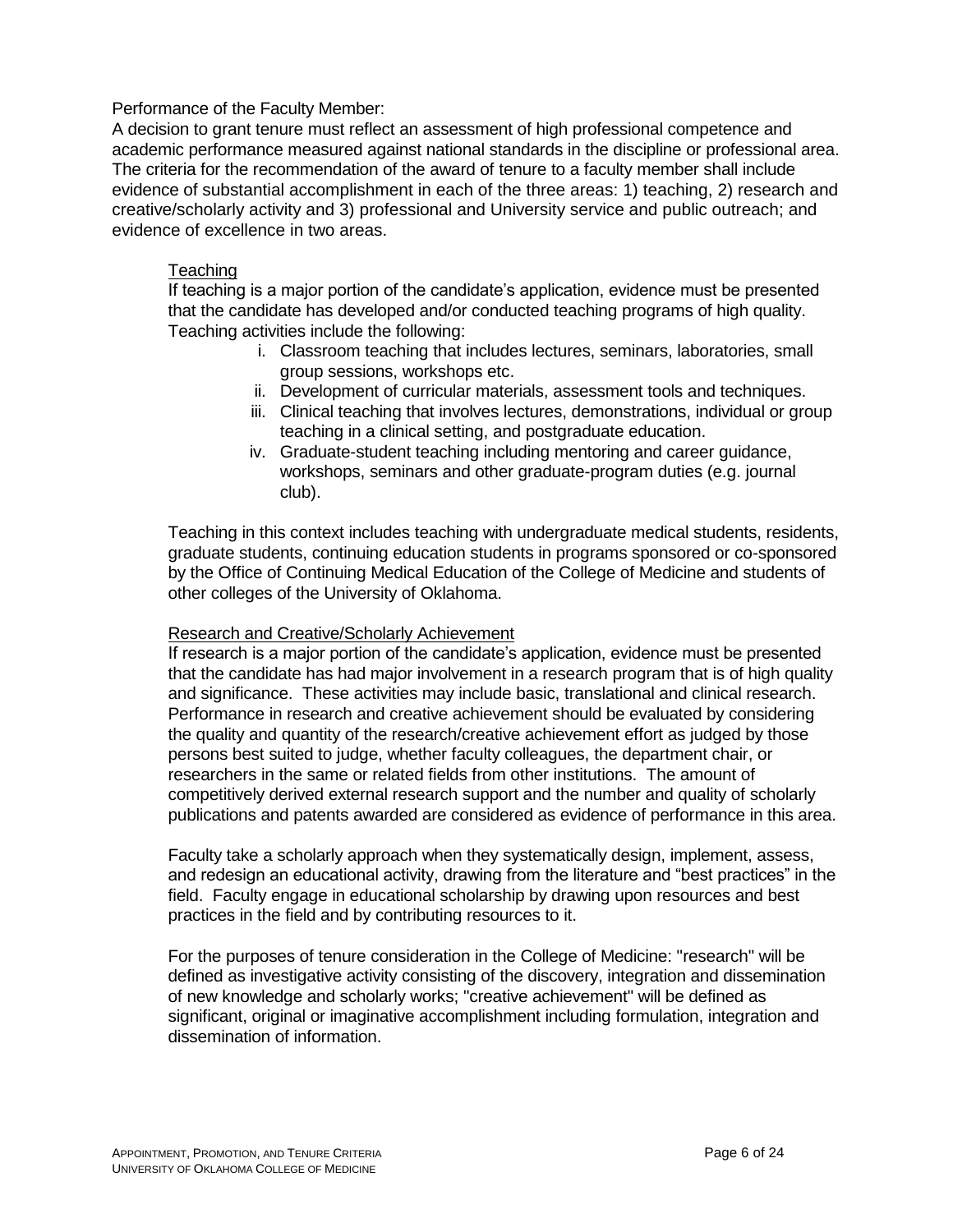## **Service**

If service is a major portion of the candidate's application, evidence must be presented that the candidate has excelled in performing high quality clinical activities, committee participation or administrative duties. Performance with respect to the provision of service should be evaluated by considering opinions of faculty colleagues, colleagues in the field outside the University, and the department chair. Service in this context should be construed to include patient care and service on departmental, college and University committees and boards. Also to be considered is service to local, state and national or international groups or organizations when the individual is identified with the University, college or department.

#### TENURE PROCESS

There shall be a thorough evaluation regarding the candidacy of each eligible faculty member at the various academic levels prescribed below:

- a. Tenured faculty of the department
- b. Department Chair
- c. College Promotion and Tenure Committee
- d. Dean
- e. Campus Tenure Committee
- f. Provost
- g. President

It is the responsibility of the department chair to notify eligible faculty of the tenure process regarding timing of action and the materials necessary for tenure application as prescribed by their approved departmental tenure process and statement of criteria.

It is the responsibility of the tenure candidate to assemble the information necessary for the application. The department chair assists the candidate in the determination of information to be included, solicits information and provides copies of the complete file to voting faculty prior to the departmental vote. It is also the responsibility of the department chair to cause the tenured members of the departmental faculty to gather in a timely fashion to discharge their responsibilities for recommendation.

#### Document History

Working Draft developed by Executive Committee of the Faculty Board and the Executive Dean's Office and completed: September 2008 - January 2009 Working Draft circulated to all COM faculty for review and comment: 1/29/2009 Revisions based on COM Faculty comments and legal counsel review: February-March 2009 Approved, Executive Committee, COM Faculty Board: 3/18/2009 Approved, Faculty Board COM: 3/24/2009 Approved, Executive Dean, COM: 3/25/2009 Approved, Senior Vice President and Provost: June 2009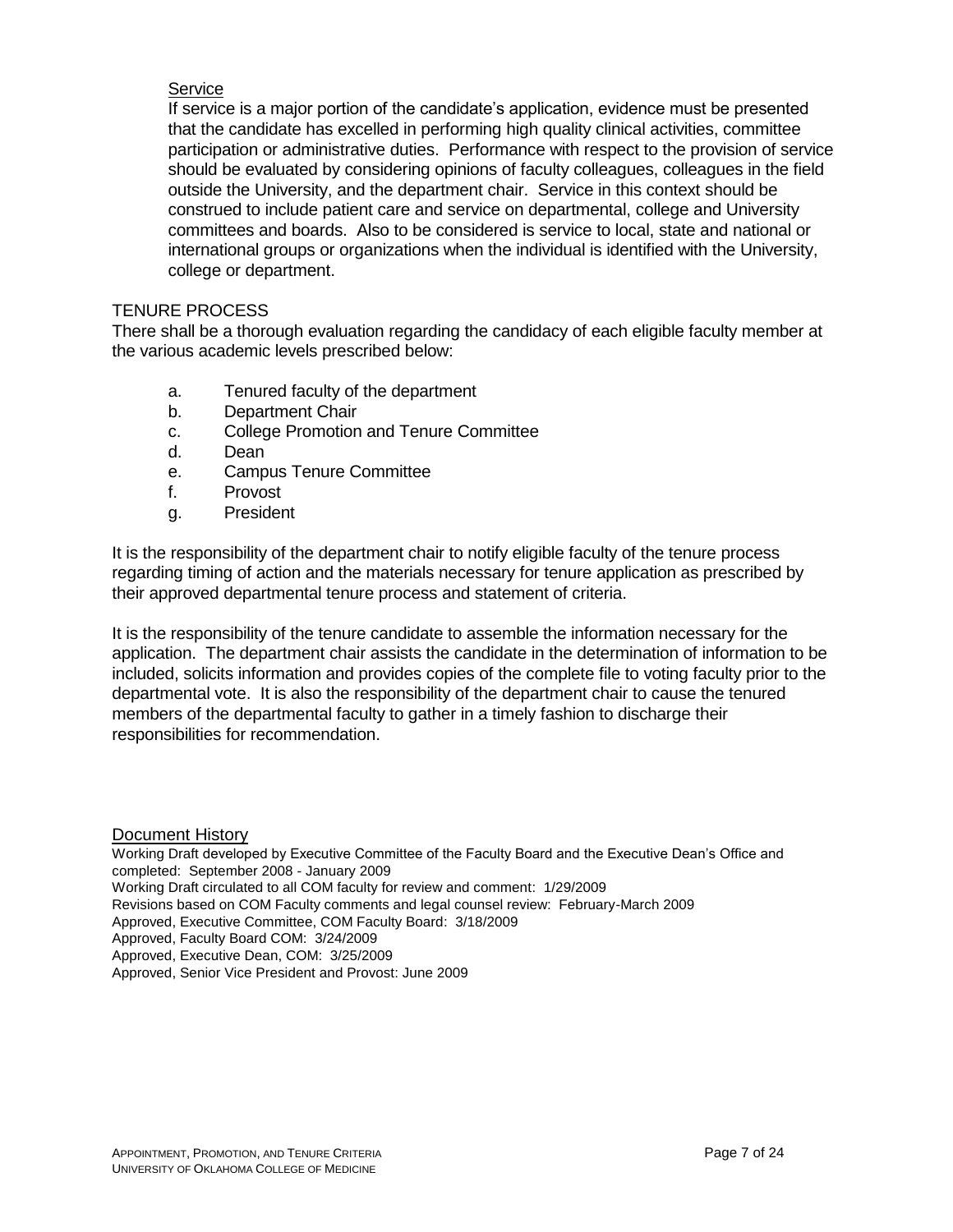## **CRITERIA FOR FACULTY PATHWAYS**

Listed in the following pages for the faculty pathways delineated earlier in this document are the basic criteria for consideration for promotion, and where applicable for those also under consideration for tenure.

Promotion should indicate that a faculty member is of comparable stature with others in the same rank and discipline at peer institutions.

All candidates for tenure must have a record of substantial accomplishment in each of the three areas: 1) teaching, 2) research and creative/scholarly activity and 3) professional and University service and public outreach; and evidence of excellence in two areas.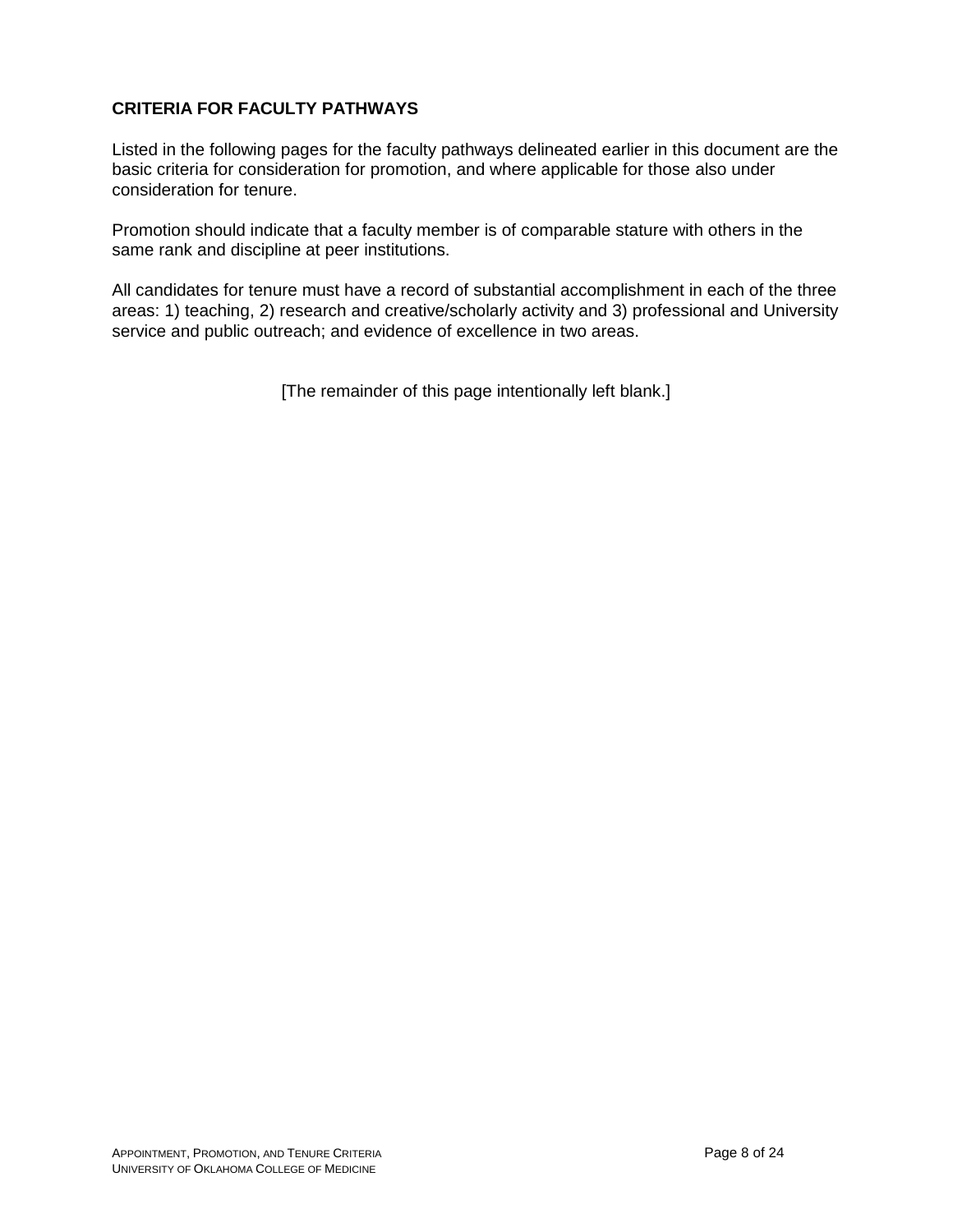#### **Basic Science Faculty Associate Professor**

The following areas will be considered in determining whether the candidate meets the requirements for promotion and/or tenure. Consideration also will be given to the candidate's adherence to high standards of professionalism and accountability as stipulated in the Introduction section of this document.

## **Teaching Performance:**

- 1. Demonstrates knowledge and competence in teaching as evidenced by student and/or peer evaluations.
- 2. Assumes responsibility for management of classroom and/or laboratory courses, provides leadership in course development and implementation as well as curriculum development, and develops innovative teaching materials and/or methods.
- 3. Supervises students with independent studies and special projects.
- 4. Serves as an academic advisor and mentor to students and junior staff (including faculty members and post-doctoral research fellows).

## **Scholarly Performance:**

Non-Tenure Track

- 1. Develops a scholarly focus, maintains regionally-recognized scientific and/or technical competence, and conducts funded scholarly investigation; makes continuing efforts to secure external funding for support of scholarly or other creative activity.
- 2. Makes presentations at research-oriented regional meetings on average at least once per year.
- 3. Is the primary, senior, or corresponding author of scholarly publications on average at least once per year in a major nationally-recognized peer-reviewed journal or online publication (indexed by NLM [PubMed] or similarly recognized organization); edits book or authors book chapter or book.
- 4. Reviews for scholarly material (peer-reviewed journal, grants, studies, scientific meeting abstracts).

Tenure Track

- 1. Secures as principal investigator national external peer-reviewed funding (preferably Federal) for support of scholarly or other creative activity. This is required for achieving tenure in this pathway.
- 2. Authors scholarly publications on average at least twice per year and is the primary, senior or corresponding author at least once per year in a major nationally-recognized peerreviewed journal or online publication (indexed by NLM [PubMed] or similarly recognized organization).
- 3. Edits a book or authors book chapters or book(s).
- 4. Presents results of scholarly or other creative activity at national or regional meetings on average at least once per year.
- 5. Maintains continued scientific/technical competence in his/her discipline, and is nationally-recognized as an expert in his/her discipline.
- 6. Participates actively in accredited educational programs.
- 7. Reviews for scholarly material (peer-reviewed journals, grants, studies, scientific meeting abstracts).
- 8. The number of patents awarded is also considered as evidence of performance in this area.

## **Service Performance:**

1. Serves as a consultant and/or speaker in his/her area of expertise.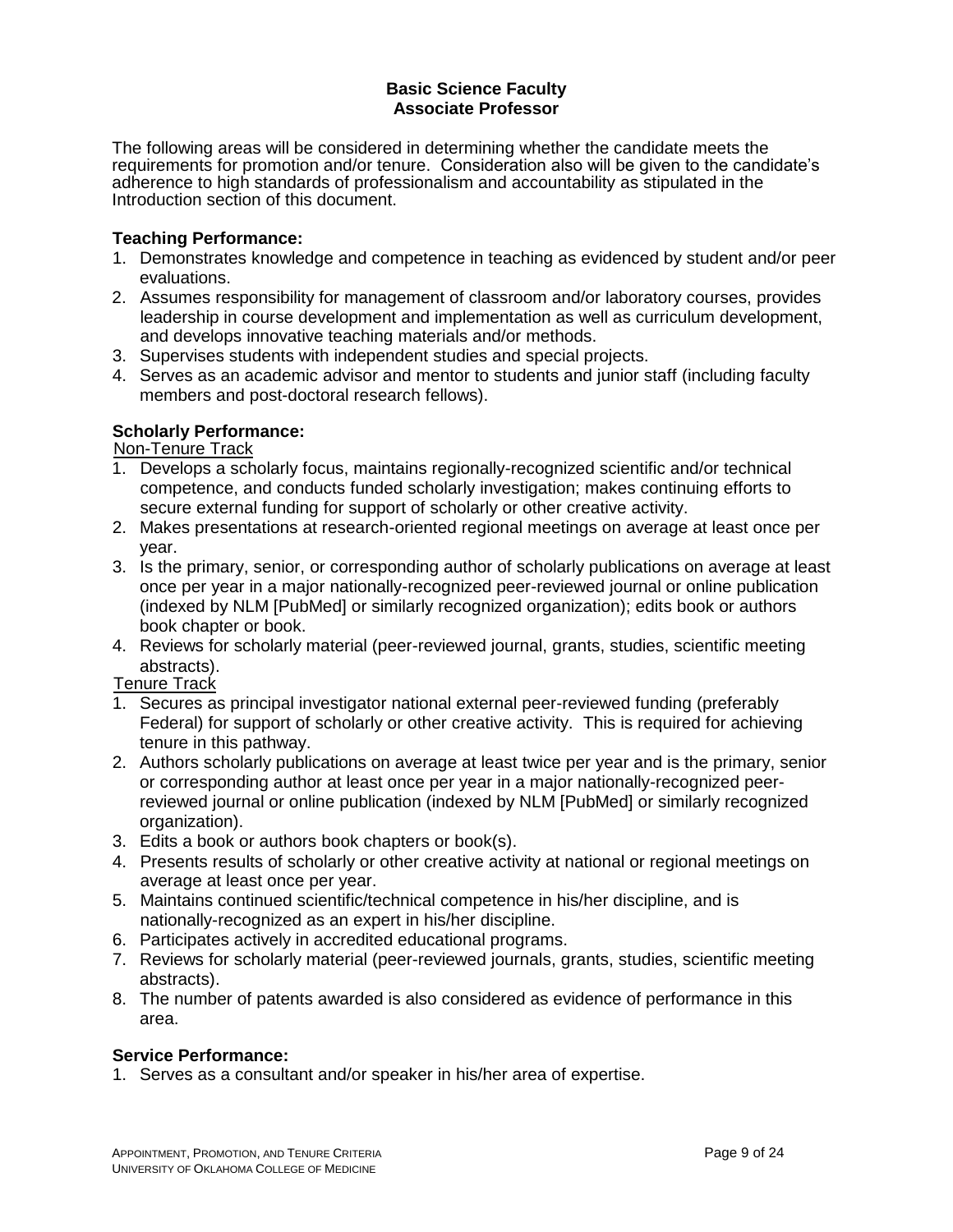- 2. Actively contributes to the implementation of department/college goals, mission, policies and procedures, and demonstrates active participation on committees within the Department, College of Medicine, and/or the University.
- 3. Participates in University and College of Medicine ceremonies and events.
- 4. Demonstrates active participation in appropriate professional organizations and attends appropriate local, state, national and/or international meetings.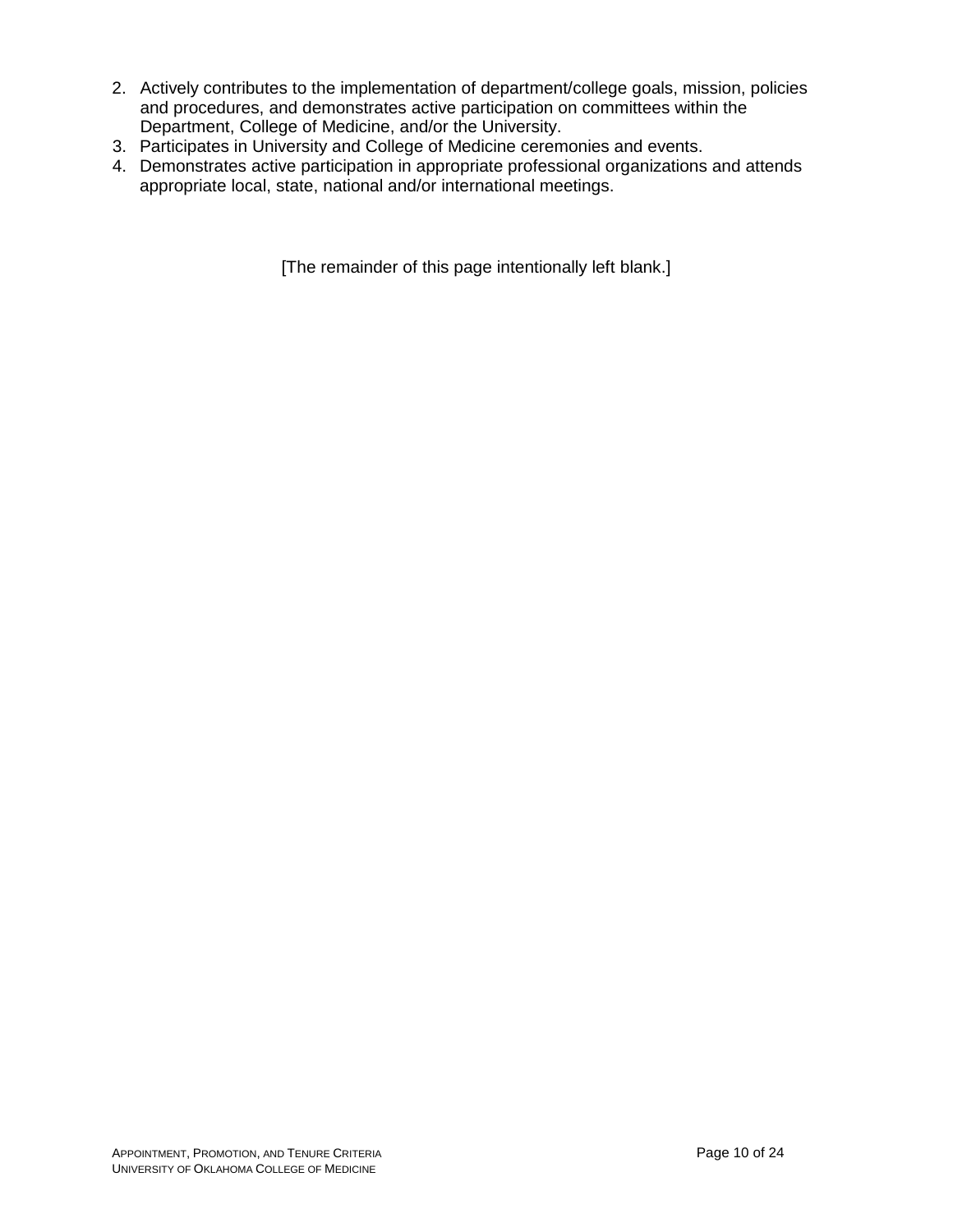#### **Basic Science Faculty Professor**

The following areas will be considered in determining whether the candidate meets the requirements for promotion and/or tenure. Consideration also will be given to the candidate's adherence to high standards of professionalism and accountability as stipulated in the Introduction section of this document.

## **Teaching Performance:**

- 1. Demonstrates superior knowledge and competence in teaching as evidenced by student and/or peer evaluations.
- 2. Assumes responsibility for development, implementation, and management of classroom and/or laboratory courses, provides leadership in curriculum development, and develops innovative teaching materials and/or methods.
- 3. Supervises and mentors students with independent studies and special projects.
- 4. Serves as an academic advisor and mentor to students, graduate students and junior staff (including faculty members and post-doctoral research fellows).
- 5. Serves as a mentor for other faculty.

# **Scholarly Performance:**

Non-Tenure Track

- 1. Develops a scholarly focus, maintains nationally recognized scientific and/or technical competence, and secures and maintains as a primary investigator external funding to conduct scholarly investigation (basic, translational or clinical, including outcome study or case study).
- 2. Makes presentations at national meetings on average at least once per year.
- 3. Is the primary, senior, or corresponding author of scholarly publications on average more than one per year in a major nationally-recognized peer-reviewed journal or online publication (indexed by NLM [PubMed] or similarly recognized organization); edits book or authors book chapter or book.
- 4. Reviews for scholarly material (peer-reviewed journals, grants, studies, scientific meeting abstracts).

## Tenure Track

- 1. Secures and maintains as principal investigator national external peer-reviewed funding (preferably Federal) for support of scholarly or other creative activity. This is required for achieving tenure in this pathway.
- 2. Authors scholarly publications on average several times every year and is the primary, senior or corresponding author at least twice per year in a major nationally-recognized peer-reviewed journal or online publication (indexed by NLM [PubMed] or similarly recognized organization).
- 3. Edits book or authors book chapters or book.
- 4. Presents results of scholarly or other creative activity at national or international meetings on average at least once every year.
- 5. Maintains continued scientific/technical competence in his/her discipline, and is nationally and internationally recognized as an expert and leader in his/her discipline.
- 6. Develops and participates in accredited educational programs.
- 7. Reviews for scholarly material (peer-reviewed journals, grants, studies, scientific meeting abstracts).
- 8. The number of patents awarded is also considered as evidence of performance in this area.

## **Service Performance:**

1. Serves as a consultant and/or speaker in his/her area of expertise.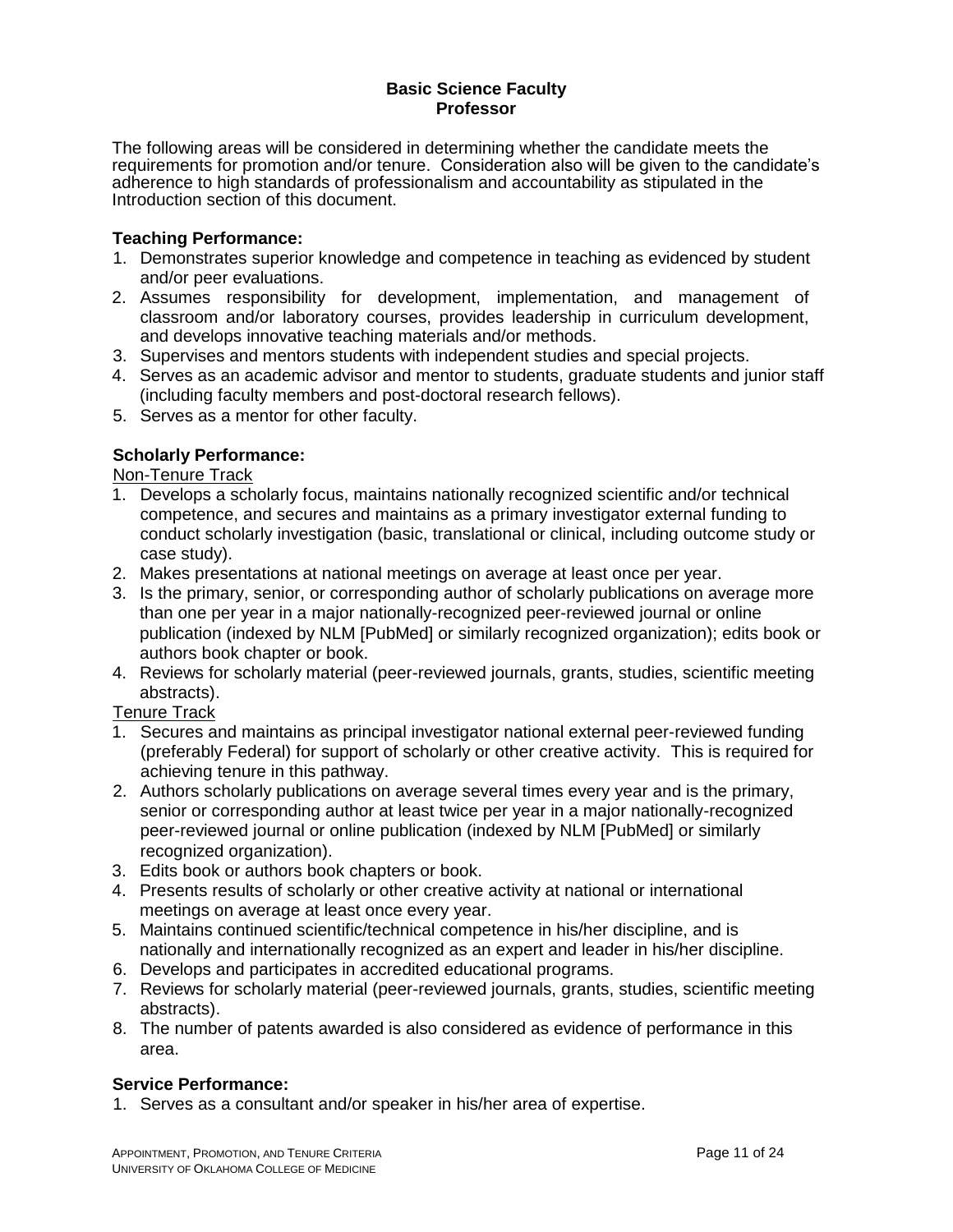- 2. Demonstrates leadership in the implementation of department/college goals, mission, policies and procedures, and demonstrates leadership on committees within the Department, College of Medicine, and/or the University.
- 3. Participates in University and/or College of Medicine ceremonies and events.
- 4. Demonstrates leadership in appropriate professional organizations and attends appropriate local, state, national and/or international meetings.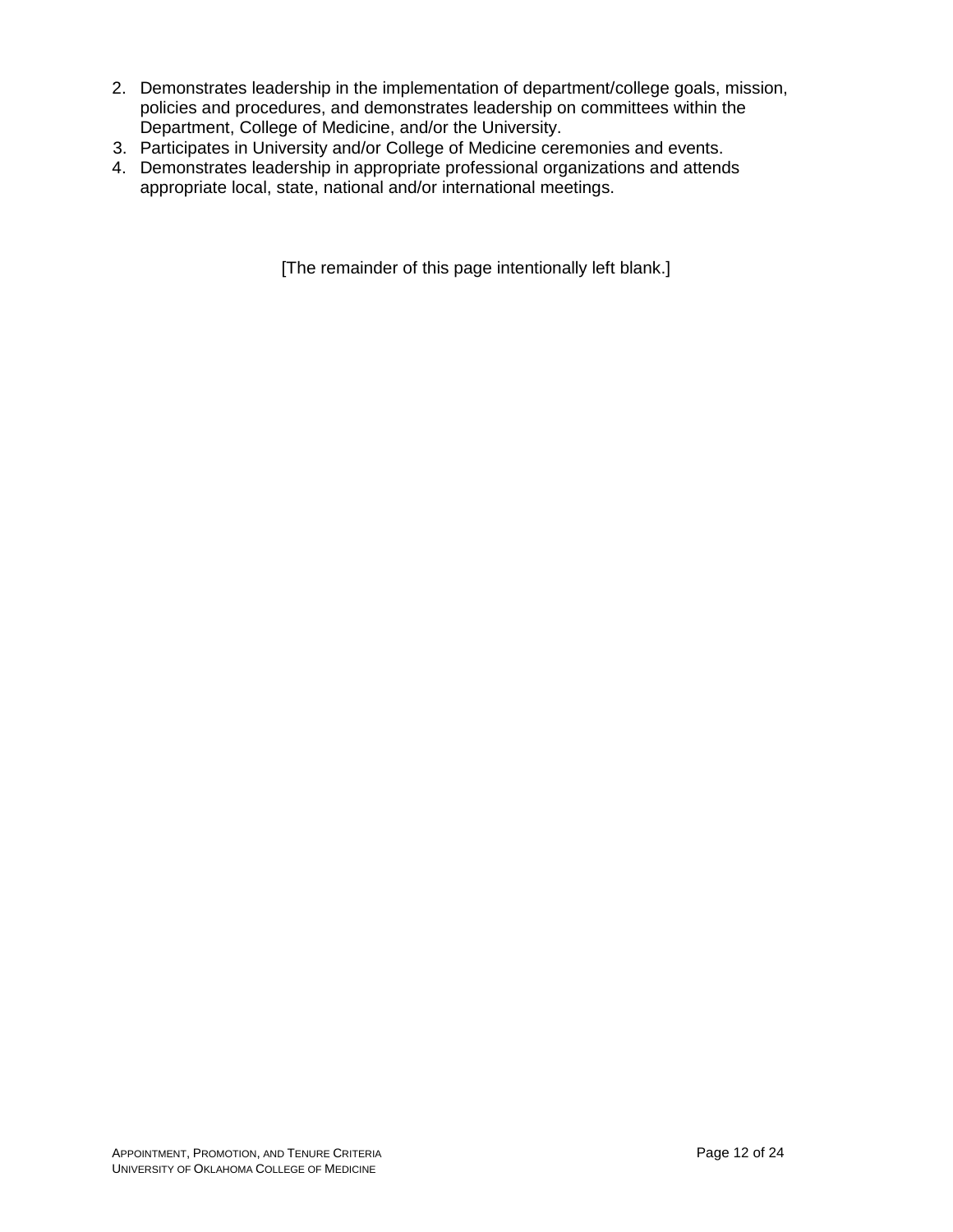#### **Research Faculty Associate Professor**

The following areas will be considered in determining whether the candidate meets the requirements for promotion. Consideration also will be given to the candidate's adherence to high standards of professionalism and accountability as stipulated in the Introduction section of this document.

#### **Teaching Performance:**

- 1. Demonstrates knowledge and competence in teaching as evidenced by student and/or peer evaluations.
- 2. Serves as a mentor for student academic activity.
- 3. Serves as a mentor to junior staff (including faculty members and postdoctoral research fellows).

#### **Scholarly Performance:**

- 1. Develops a scholarly focus, maintains regionally-recognized scientific and/or technical competence, and conducts scholarly investigation (basic or clinical, including outcome study).
- 2. Makes presentations at research-oriented regional meetings on average once per year.
- 3. Is the primary, senior, or corresponding author of scholarly publications on average at least once every other year in a major nationally-recognized peer-reviewed journal or online publication (indexed by NLM [PubMed] or similarly recognized organization); edits book or authors book chapter or book.
- 4. Reviews for scholarly material (peer-reviewed journals, grants, studies, scientific meeting abstracts).

- 1. Demonstrates involvement in the implementation and support of department/college goals, mission, policies and procedures, and serves on University and/or College of Medicine committees.
- 2. Participates in College of Medicine ceremonies and events.
- 3. Maintains membership in appropriate professional organizations and attends appropriate local, state, national and/or international meetings, and contributes to the leadership or organizational activities of appropriate professional societies.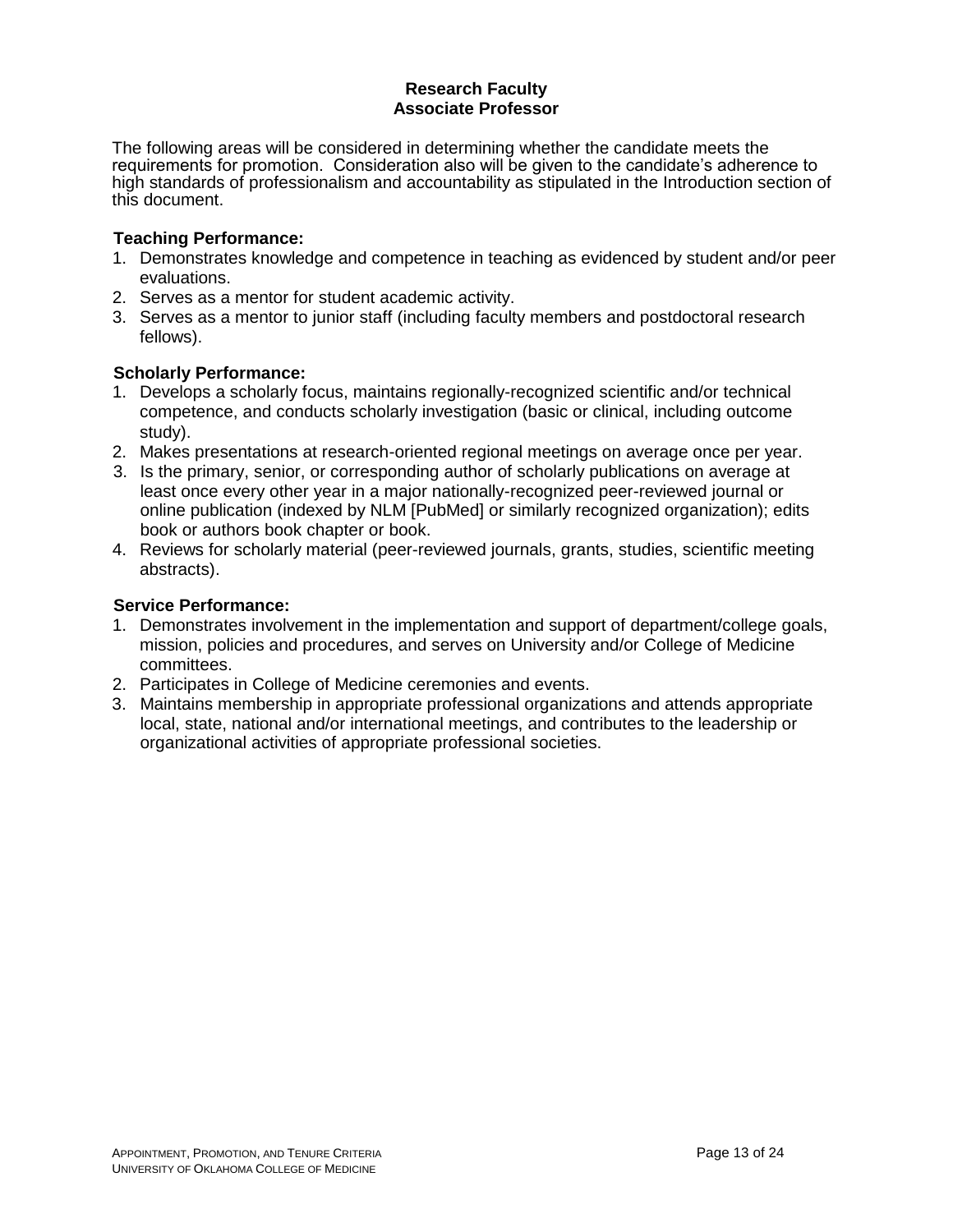#### **Research Faculty Professor**

The following areas will be considered in determining whether the candidate meets the requirements for promotion. Consideration also will be given to the candidate's adherence to high standards of professionalism and accountability as stipulated in the Introduction section of this document.

#### **Teaching Performance:**

- 1. Demonstrates superior knowledge and competence in teaching as evidenced by student and/or peer evaluations.
- 2. Serves as an academic advisor for students and a mentor for student academic activity.
- 3. Serves as a mentor to other faculty members.

#### **Scholarly Performance:**

- 1. Develops a scholarly focus, maintains nationally and internationally-recognized scientific and/or technical competence, and conducts scholarly investigation as the primary investigator (basic or clinical, including outcome study) and serves as a collaborator with other investigators.
- 2. Makes presentations at national and international meetings on average at least once per year.
- 3. Is the primary, senior, or corresponding author of scholarly publications on average at least once every year in a major nationally-recognized peer-reviewed journal or online publication (indexed by NLM [PubMed] or similarly recognized organization); edits book or authors book chapter or book.
- 4. Reviews for scholarly material (peer-reviewed journals, grants, studies, scientific meeting abstracts).

- 1. Demonstrates leadership in the development, implementation and support of department/college goals, mission, policies and procedures, and serves in a leadership role on University and/or College of Medicine committees.
- 2. Participates in University and College of Medicine ceremonies and events.
- 3. Maintains membership in appropriate professional organizations and attends appropriate local, state, national and/or international meetings, and contributes to the leadership or organizational structure of appropriate professional societies.
- 4. Provides leadership in community service.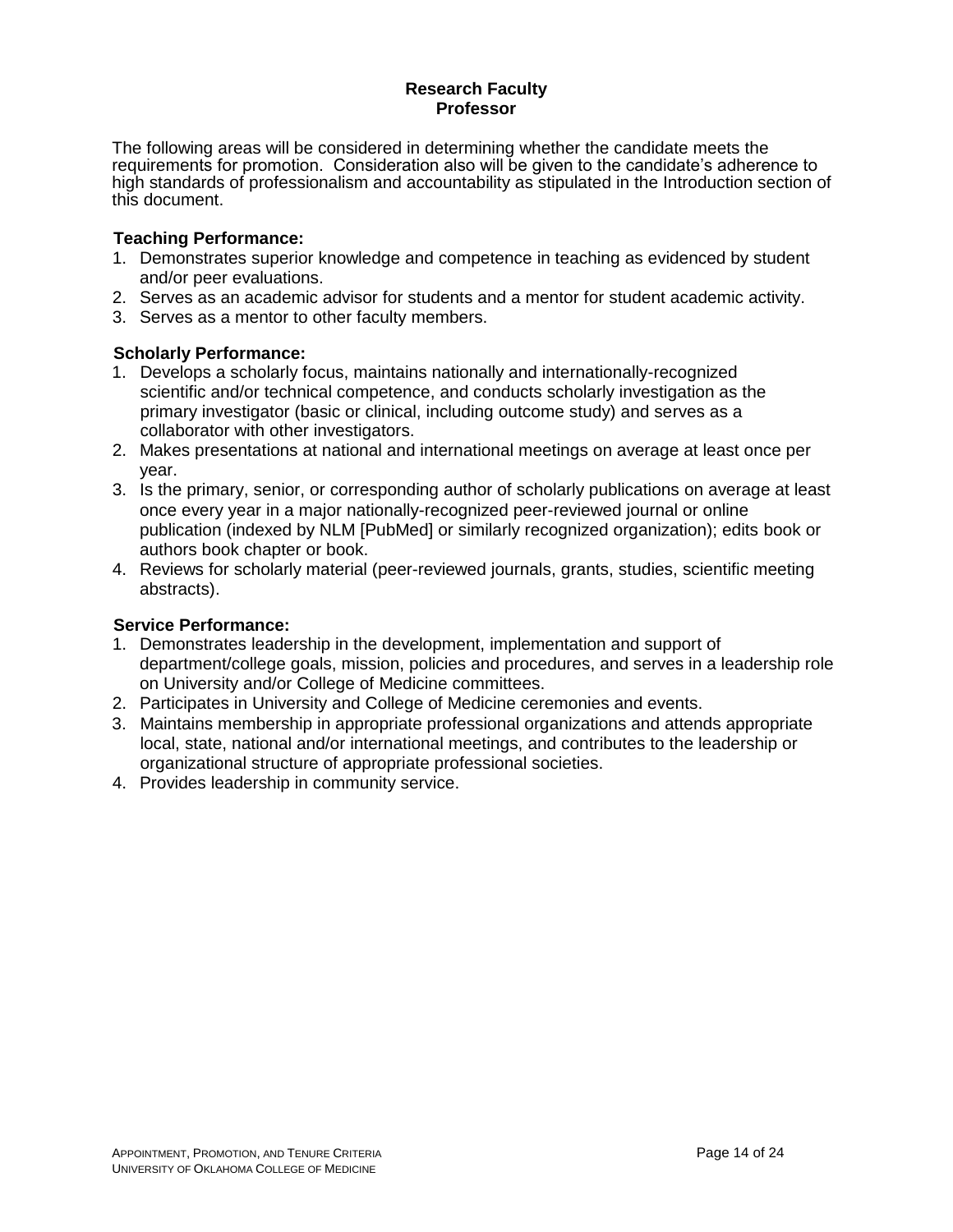#### **Clinician Scientist Associate Professor**

The following areas will be considered in determining whether the candidate meets the requirements for promotion and/or tenure. Consideration also will be given to the candidate's adherence to high standards of professionalism and accountability as stipulated in the Introduction section of this document.

## **Teaching Performance:**

- 1. Demonstrates knowledge and competence in teaching evidenced by learner and/or peer evaluations.
- 2. Supports innovative and effective teaching methods, approaches and evaluations, and participates in the implementation of course and curriculum development.
- 3. Serves as a mentor for student academic activity.
- 4. Serves as a mentor to junior staff (including faculty members, postdoctoral research fellows, and clinical fellows).

## **Scholarly Performance:**

Non-Tenure Track

- 1. Maintains appropriate specialty certification.
- 2. Makes presentations at regional meetings on average at least once per year.
- 3. Develops and maintains a scholarly focus and maintains regionally-recognized scientific and/or technical competence.
- 4. Authors scholarly publications including but not limited to peer-reviewed articles, books, book chapters, and case studies.
- 5. Develops and/or teaches in a continuing education program on average at least once per year.

#### Tenure Track

- 1. Maintains appropriate specialty certification.
- 2. Secures external funding for support of scholarly or other creative activity. This is required for achieving tenure in this pathway. The amount of competitively derived external research support and the number and quality of scholarly publications and patents awarded are considered as evidence of performance in this area.
- 3. Makes presentations at regional meetings on average at least once per year.
- 4. Develops and maintains a scholarly focus and maintains regionally-recognized scientific and/or technical competence.
- 5. Develops and/or teaches in a continuing education program on average at least once per year.
- 6. Is a primary, senior, or corresponding author of scholarly publications on average at least once per year in a major nationally-recognized peer-reviewed journal or online publication (indexed by NLM [PubMed] or similarly recognized organization); edits book or authors book chapter or book.
- 7. Reviews for scholarly material (peer-reviewed journals, grants, studies, scientific meeting abstracts).

- 1. Clinical service: excels in clinical care and service to patients; collaborates with other health providers to facilitate optimal patient care; serves important roles in development and implementation of clinical programs; receives regional recognition for clinical expertise; mentors junior faculty, residents/fellows, and students in clinical service activities.
- 2. Demonstrates involvement in the implementation and support of department/college goals, mission, policies and procedures, and serves on University and/or College of Medicine committees.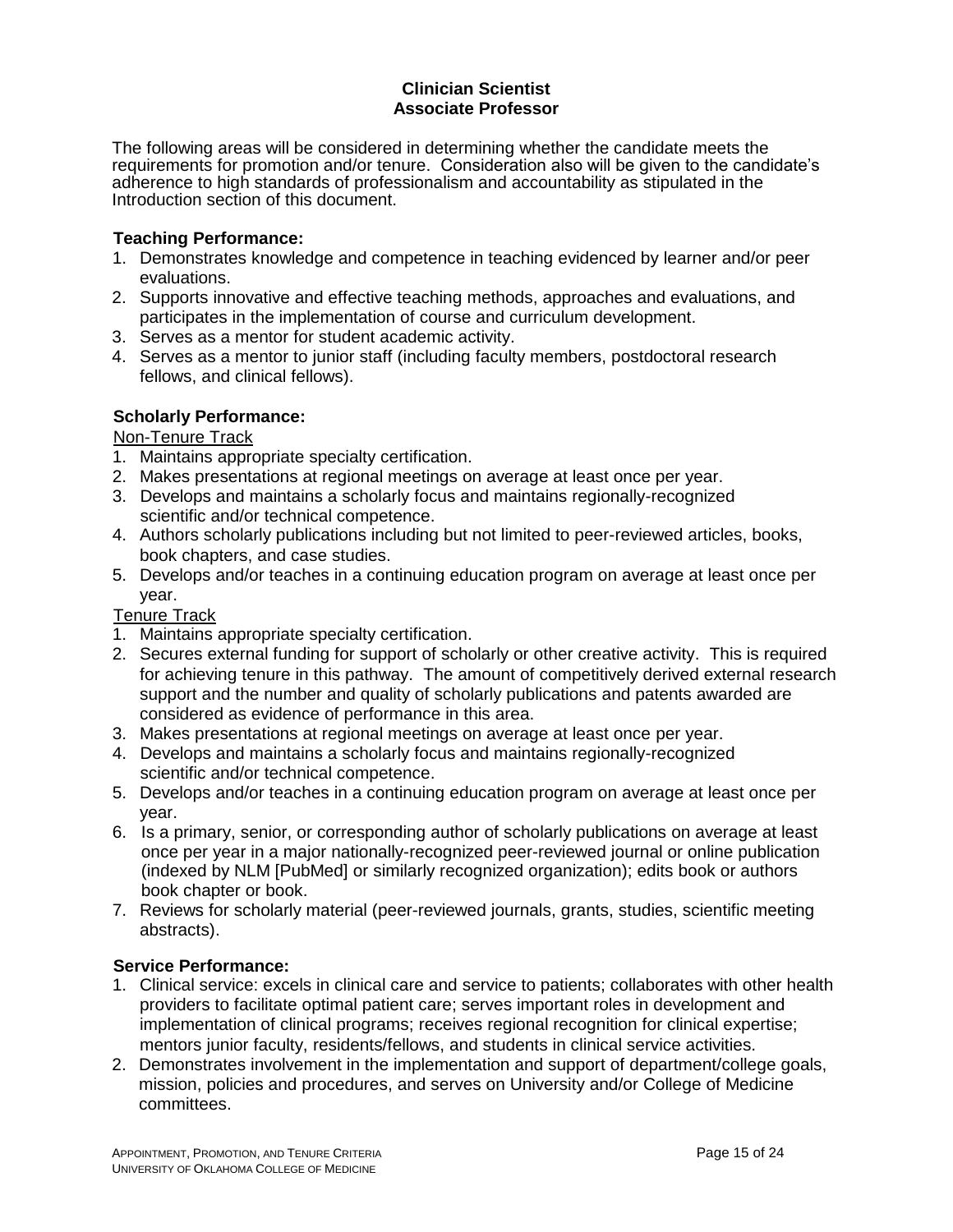- 3. Participates in College of Medicine ceremonies and events.
- 4. Maintains membership in appropriate professional organizations, attends appropriate local, state, national and/or international meetings, and contributes to the leadership or organizational activities of appropriate professional societies.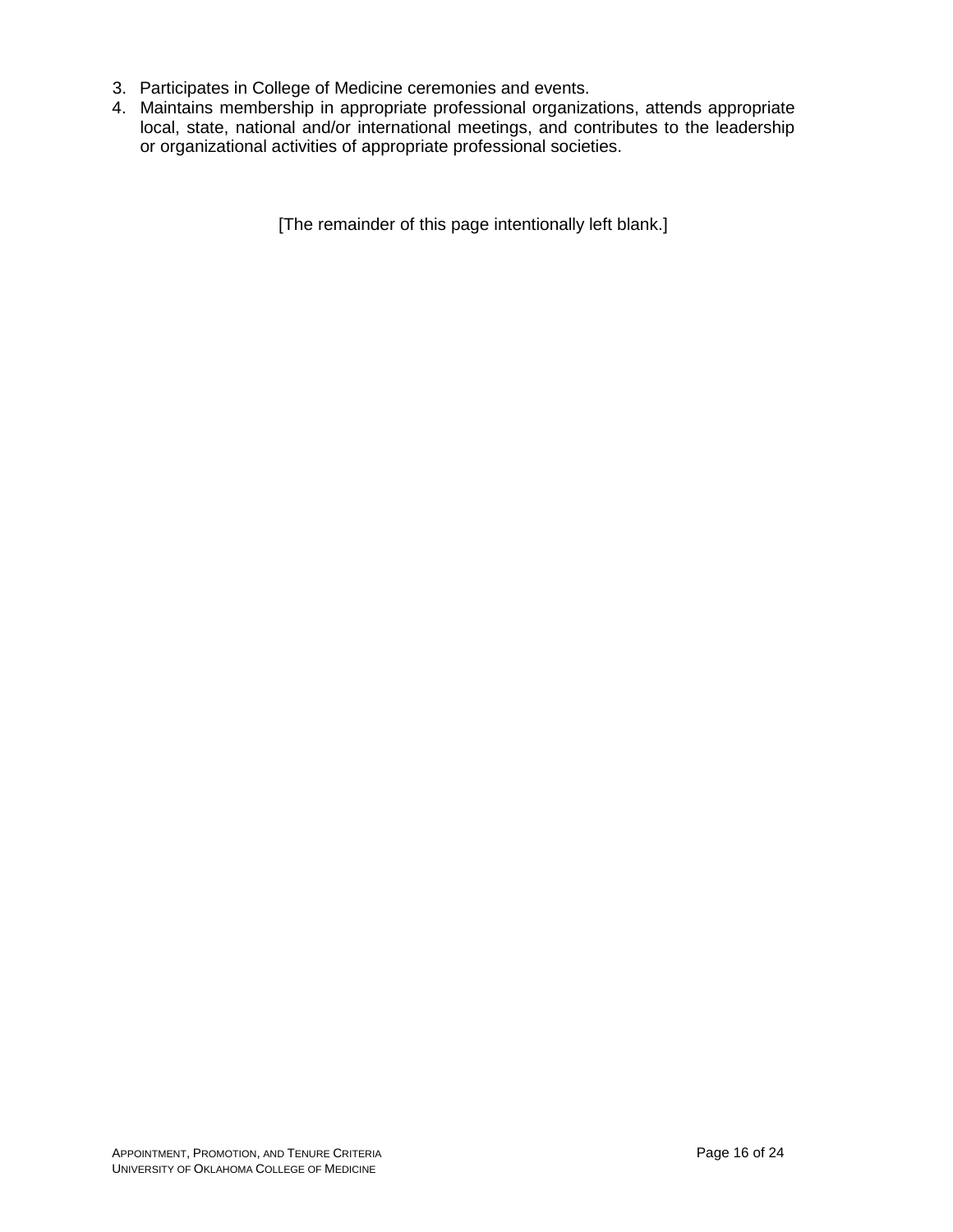## **Clinician Scientist Professor**

The following areas will be considered in determining whether the candidate meets the requirements for promotion and/or tenure. Consideration also will be given to the candidate's adherence to high standards of professionalism and accountability as stipulated in the Introduction section of this document.

## **Teaching Performance:**

- 1. Demonstrates superior knowledge and competence in teaching, as evidenced by learner or peer evaluations.
- 2. Develops innovative, effective teaching methods, approaches and evaluations, and provides leadership and assumes assigned responsibility for curriculum implementation.
- 3. Serves as a mentor for student academic activity.
- 4. Serves as a mentor to junior staff (including faculty members, postdoctoral research fellows, and clinical fellows).

## **Scholarly Performance:**

Non-Tenure Track

- 1. Maintains appropriate specialty certification.
- 2. Makes presentations at national or international professional meetings on average at least once per year.
- 3. Demonstrates a scholarly focus with nationally or internationally-recognized scientific and/or technical competence and assumes leadership roles at the national or international level.
- 4. Authors scholarly publications including peer-reviewed articles, books, book chapters, and case studies.
- 5. Develops and/or teaches in a continuing education program on average at least once per year.

## Tenure Track

- 1. Maintains appropriate specialty certification.
- 2. Secures external funding (preferably Federal) for support of scholarly or other activity. This is required for achieving tenure in this pathway. The amount of competitively derived external research support and the number and quality of scholarly publications and patents awarded are considered as evidence of performance in this area.
- 3. Makes presentations at national or international professional meetings on average at least once per year.
- 4. Demonstrates a scholarly focus with nationally and internationally-recognized scientific and/or technical competence and assumes leadership roles at a national and international level.
- 5. Develops and/or teaches in a continuing education program on average at least once per year.
- 6. Authors scholarly publications on average at least twice per year and is primary, senior or corresponding author once per year in a major nationally-recognized peer-reviewed journal or online publication (indexed by NLM [PubMed] or similarly recognized organization); edits book or authors book chapter or book.
- 7. Reviews for scholarly material (peer-reviewed journals, grants, studies, scientific meeting abstracts).

#### **Service Performance:**

1. Clinical service: excels in clinical care and service to patients; collaborates with other health providers to facilitate optimal patient care; serves in a leadership role in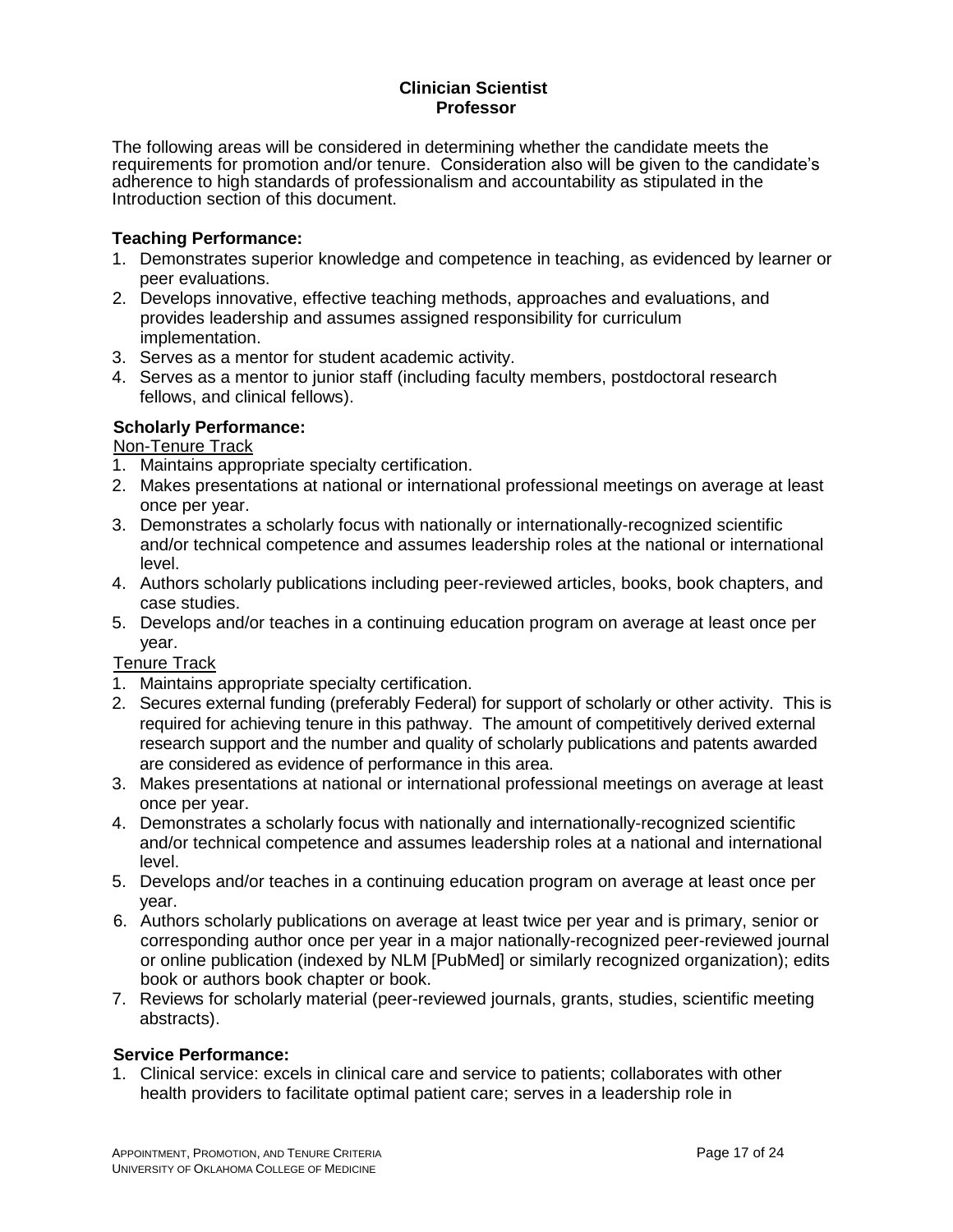development and implementation of clinical programs; receives national and/or international recognition for clinical expertise; mentors faculty, residents/fellows, and students in clinical service activities.

- 2. Demonstrates leadership in the development, implementation and support of department/college goals, mission, policies and procedures, and serves in a leadership role on University and/or College of Medicine committees.
- 3. Participates in University and College of Medicine ceremonies and events.
- 4. Maintains membership in appropriate professional organizations, attends appropriate local, state, national and/or international meetings, and contributes to the leadership or organizational structure of appropriate professional societies.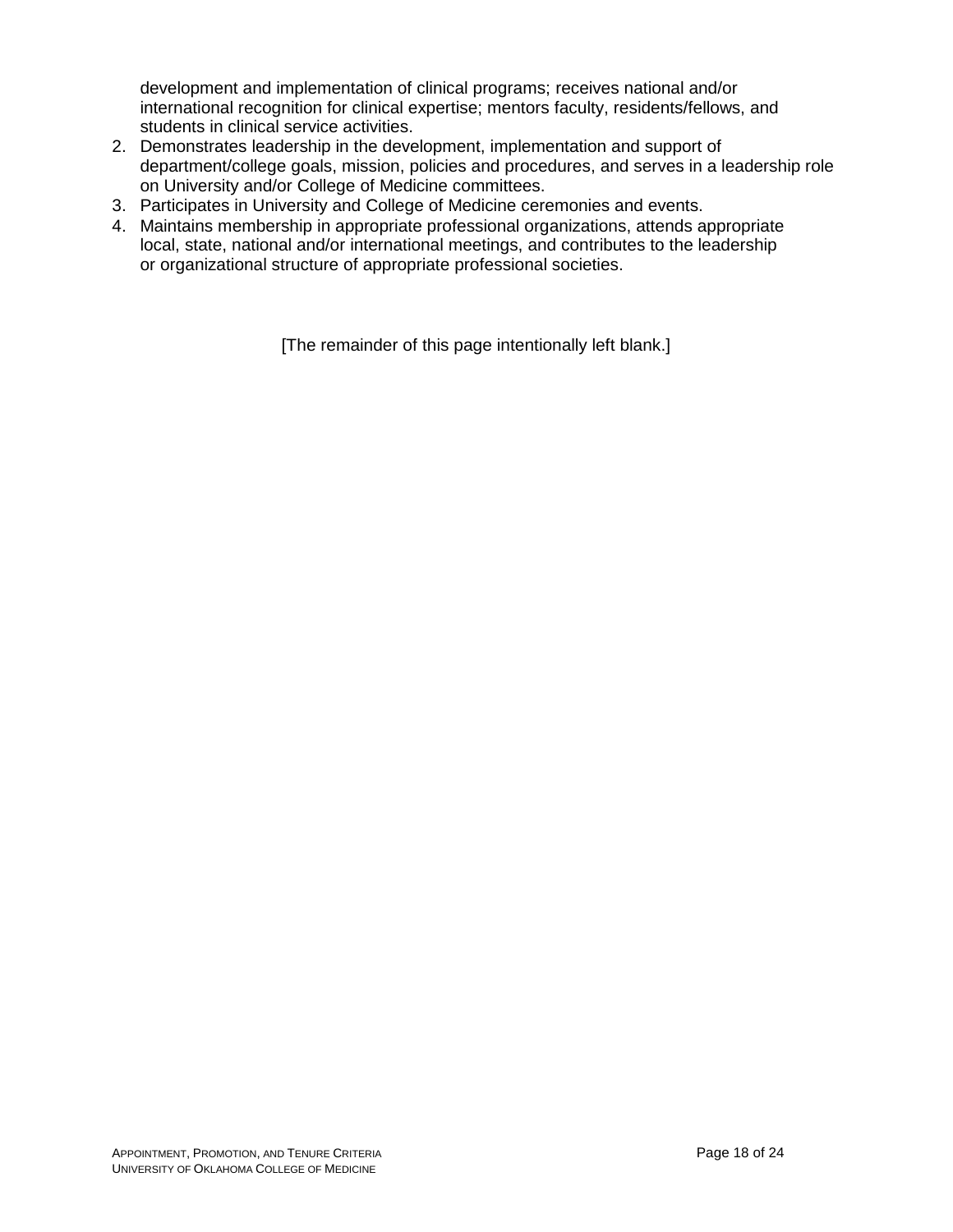#### **Clinician Educator Associate Professor**

The following areas will be considered in determining whether the candidate meets the requirements for promotion and/or tenure. Consideration also will be given to the candidate's adherence to high standards of professionalism and accountability as stipulated in the Introduction section of this document.

#### **Teaching Performance:**

- 1. Demonstrates knowledge and competence in teaching evidenced by learner or peer evaluations.
- 2. Supports innovative and effective teaching methods, approaches and evaluations, and participates in the implementation of course and curriculum development.
- 3. Serves as a mentor for students, residents and fellows.
- 4. Develops and/or teaches in a continuing education program on average at least once every year.

#### Tenure Track:

In addition, the individual will have demonstrated leadership in medical education and a likelihood of continued productivity and creativity in medical education.

## **Scholarly Performance:**

#### Non-Tenure Track

- 1. Maintains appropriate specialty certification.
- 2. Makes presentations at local and regional meetings on average at least once every other year.
- 3. Documents public presentation and peer review of products or programs, both internal and external to the institution.
- 4. Authors scholarly publications including articles, books, and book chapters.

## Tenure Track

- 1. Maintains appropriate specialty certification.
- 2. Makes presentations at local and regional meetings on average at least once every other year.
- 3. Develops and maintains a scholarly focus and maintains regionally-recognized scientific and/or technical competence.
- 4. Participates in scholarly investigation (basic, translational or clinical including outcome study or medical education study).
- 5. Is a primary, senior, or corresponding author on scholarly publications; edits book or authors book chapter or book.
- 6. Implements innovations in practice or education that are assimilated by others within the institution or by other institutions or programs.
- 7. Secures funding for educational or clinical program innovation or research through peerreviewed process.

- 1. Clinical service: excels in clinical care and service to patients; devotes major portion of time to clinical service activities; collaborates with other health providers to facilitate optimal patient care; serves important roles in development and implementation of clinical care programs; receives regional recognition for clinical expertise; mentors junior faculty, residents/fellows, and students in clinical service activities.
- 2. Demonstrates involvement in the implementation and support of department/college goals, mission, policies and procedures, and serves on University and/or College of Medicine committees.
- 3. Participates in College of Medicine ceremonies and events.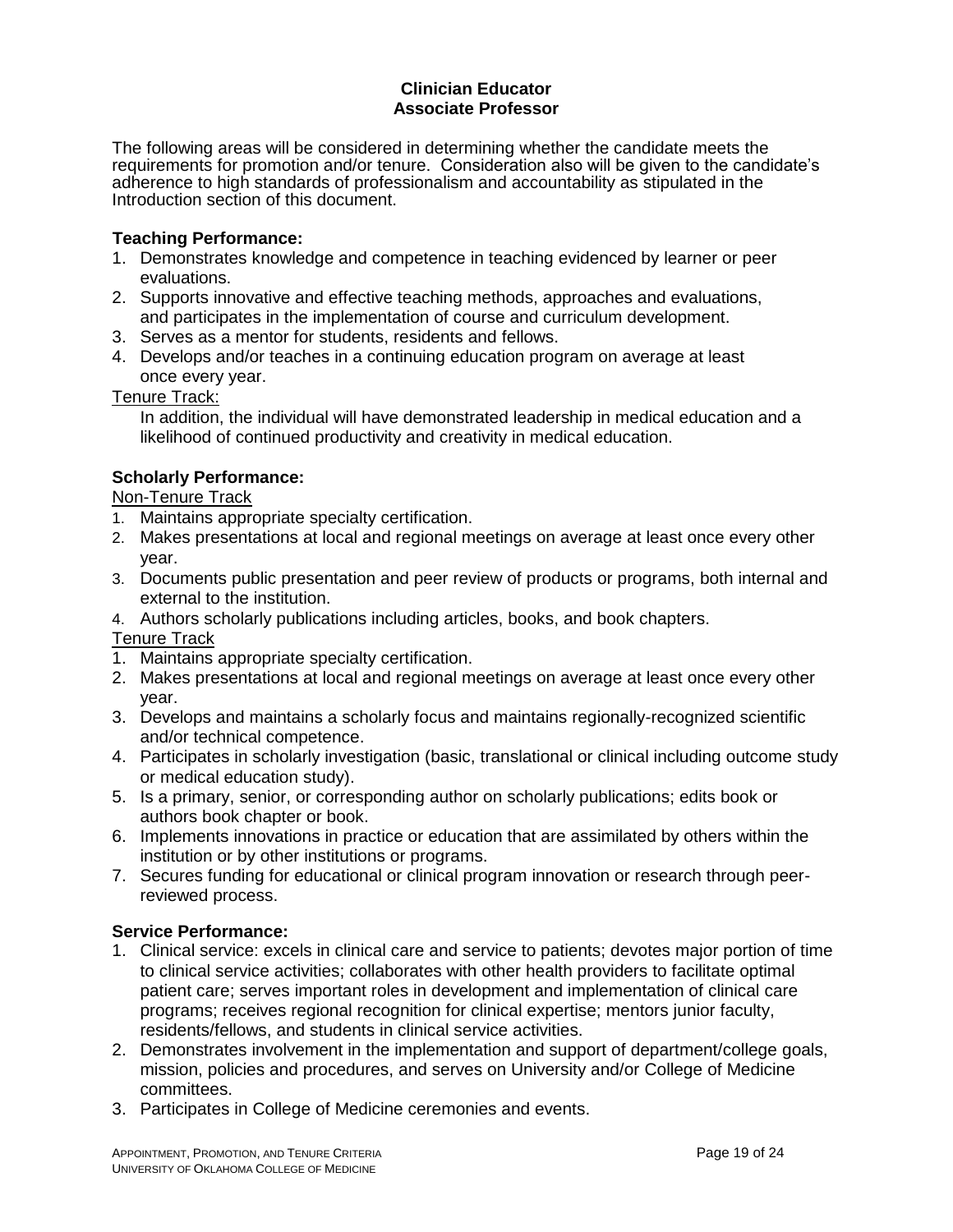4. Maintains membership in appropriate professional organizations, attends appropriate local, state, national and/or international meetings, and contributes to the leadership or organizational activities of appropriate professional societies.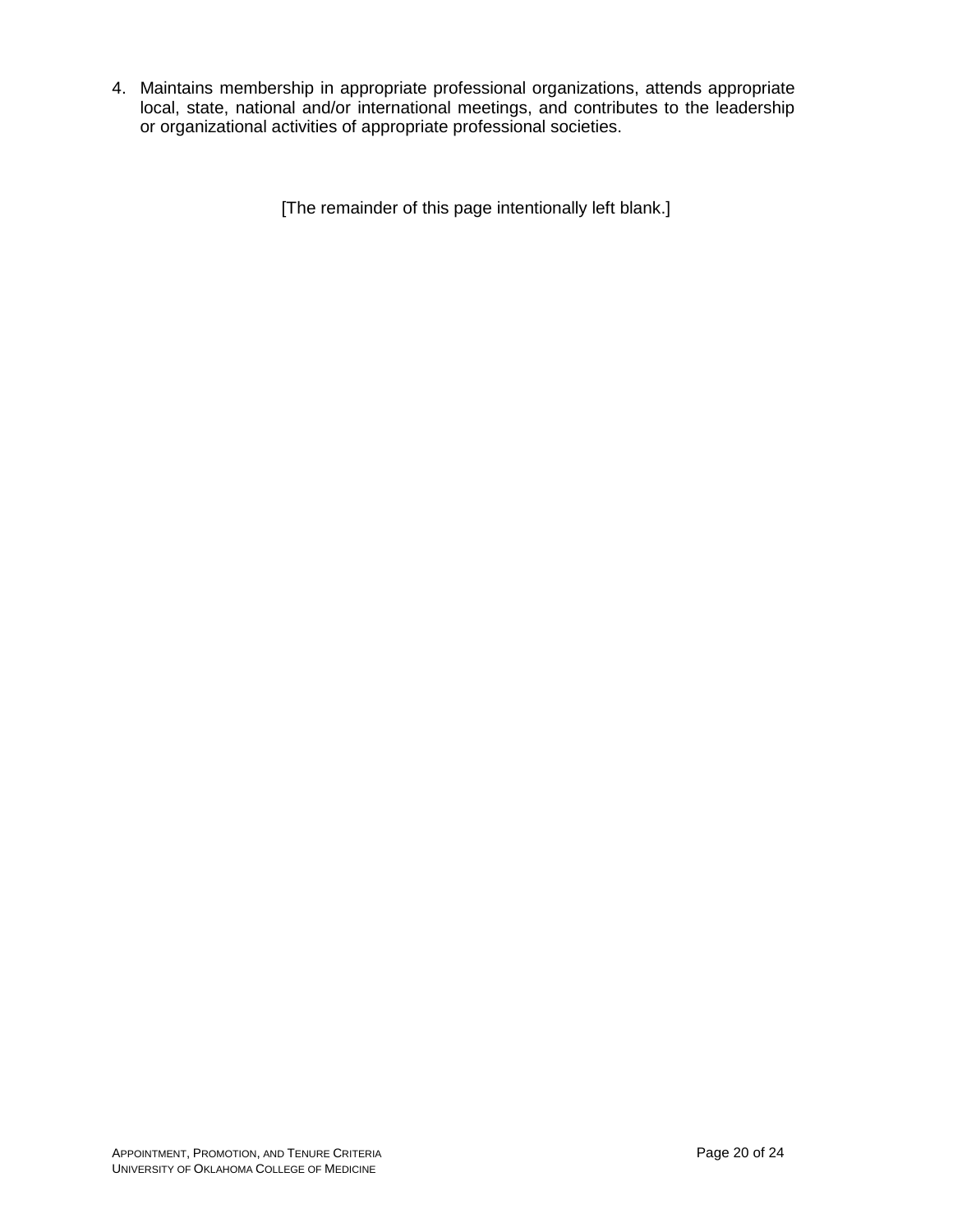#### **Clinician Educator Professor**

The following areas will be considered in determining whether the candidate meets the requirements for promotion and/or tenure. Consideration also will be given to the candidate's adherence to high standards of professionalism and accountability as stipulated in the Introduction section of this document.

## **Teaching Performance:**

- 1. Demonstrates superior knowledge and competence in teaching, as evidenced by learner or peer evaluations.
- 2. Develops innovative, effective teaching methods, approaches and evaluations, and provides leadership and assumes assigned responsibility for curriculum implementation.
- 3. Serves as a mentor for students, residents and fellows.
- 4. Serves as a mentor to other faculty members.
- 5. Develops and/or teaches in a continuing education program on average at least once per year.

# **Scholarly Performance:**

## Non-Tenure Track

- 1. Maintains appropriate specialty certification.
- 2. Contributes to professional meetings, including presentations, workshops and planning committees.
- 3. Demonstrates a scholarly focus with nationally or internationally-recognized scientific and/or technical competence and assumes leadership roles at national or international levels.
- 4. Is a primary, senior, or corresponding author of scholarly publications on average at least once per year; edits book or authors book chapter or book.
- 5. Makes invited presentations both internal and external to the institution.

# Tenure Track

- 1. Maintains appropriate specialty certification.
- 2. Makes presentations at national or international professional meetings on average at least once per year.
- 3. Demonstrates a scholarly focus with nationally or internationally-recognized scientific and/or technical competence and assumes leadership roles at national or international level.
- 4. Leads scholarly investigation (basic, translational or clinical, including outcome study or medical education study).
- 5. Is a primary, senior, or corresponding author on scholarly peer-reviewed publication at least once per year in a major nationally-recognized peer-reviewed journal or online publication (indexed by NLM [PubMed] or similarly recognized organization); edits book or authors book chapter or book.
- 6. Implements significant innovations in practice or education that are assimilated by other institutions or programs.
- 7. Secures funding (preferably Federal) for educational or clinical program innovation or research through peer-reviewed process.
- 8. Recognized as a subject matter expert whose guidance and opinions are sought by other institutions or programs.
- 9. Receives awards and recognitions related to educational scholarship or innovations in clinical programs.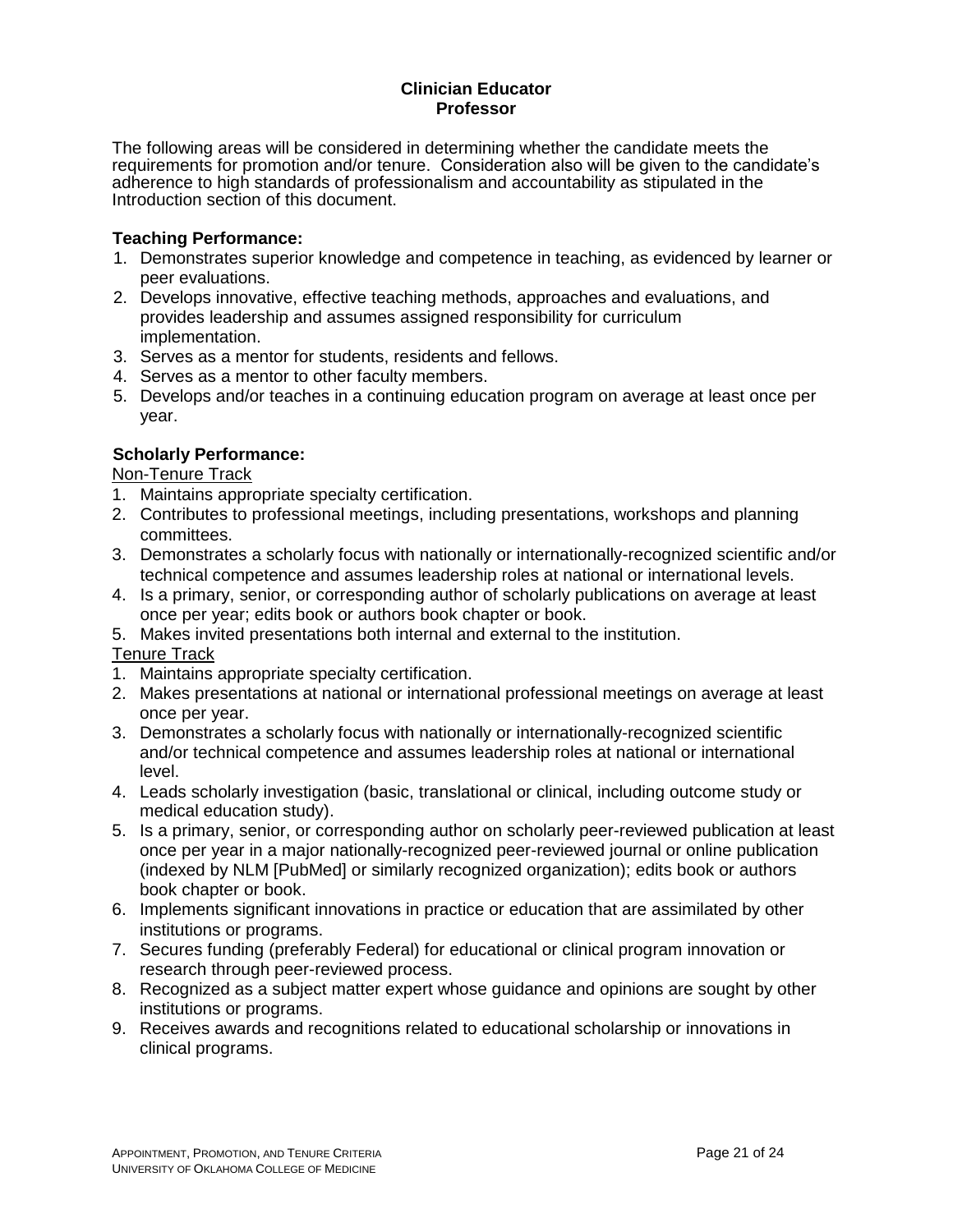#### **Service Performance**:

- 1. Clinical service: excels in clinical care and service to patients; devotes major portion of time to clinical service activities; collaborates with other health providers to facilitate optimal patient care; serves in a leadership role in development and implementation of clinical care programs; receives national and/or international recognition for clinical expertise; mentors faculty, residents/fellows, and students in clinical service activities.
- 2. Demonstrates leadership in the development, implementation and support of department and college goals, mission, policies and procedures, and serves in a leadership role on University and/or College of Medicine committees.
- 3. Participates in University and College of Medicine ceremonies and events.
- 4. Maintains membership in appropriate professional organizations, attends appropriate local, state, national and/or international meetings, and contributes to the leadership or organizational structure of appropriate professional societies.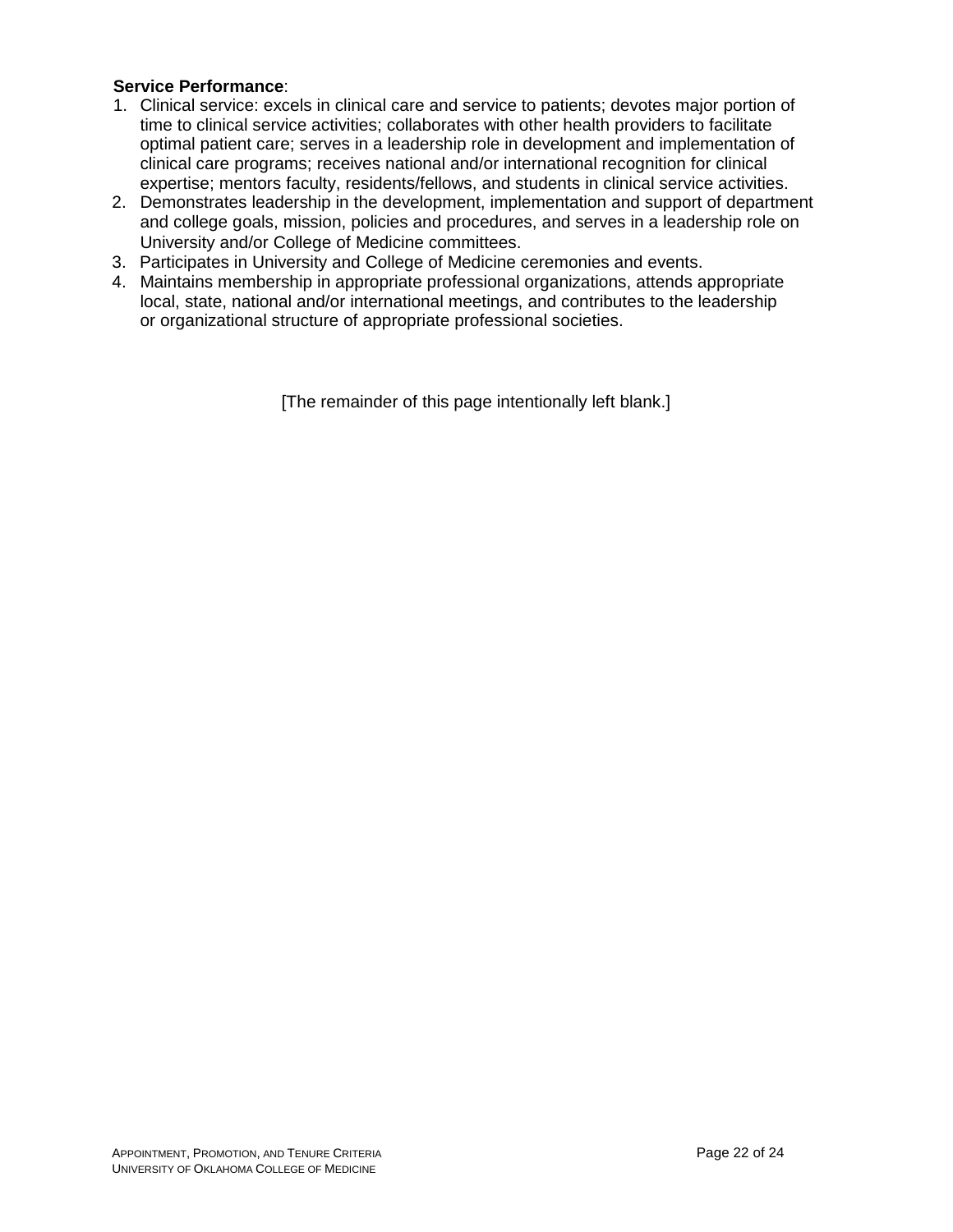## **Clinician Associate Professor**

The following areas will be considered in determining whether the candidate meets the requirements for promotion. Consideration also will be given to the candidate's adherence to high standards of professionalism and accountability as stipulated in the Introduction section of this document.

#### **Service Performance:**

- 1. Clinical service: excels in clinical care and service to patients; collaborates with other healthcare providers to facilitate optimal patient care; serves important roles in development and implementation of clinical programs; receives local or regional recognition for clinical expertise; mentors junior faculty, residents/fellows, and students in clinical service activities.
- 2. Participates in quality improvement initiatives and serves in clinical management roles.
- 3. Demonstrates involvement in the implementation and support of department and college goals, mission, policies and procedures and serves on University and/or College of Medicine committees.
- 4. Participates in College of Medicine ceremonies and events.
- 5. Maintains memberships in appropriate professional organizations, attends appropriate local, state, national and/or international meetings and contributes to the leadership or organizational activities of appropriate professional societies.
- 6. Demonstrates service to community organizations that enhances the health and welfare of citizens in our region.